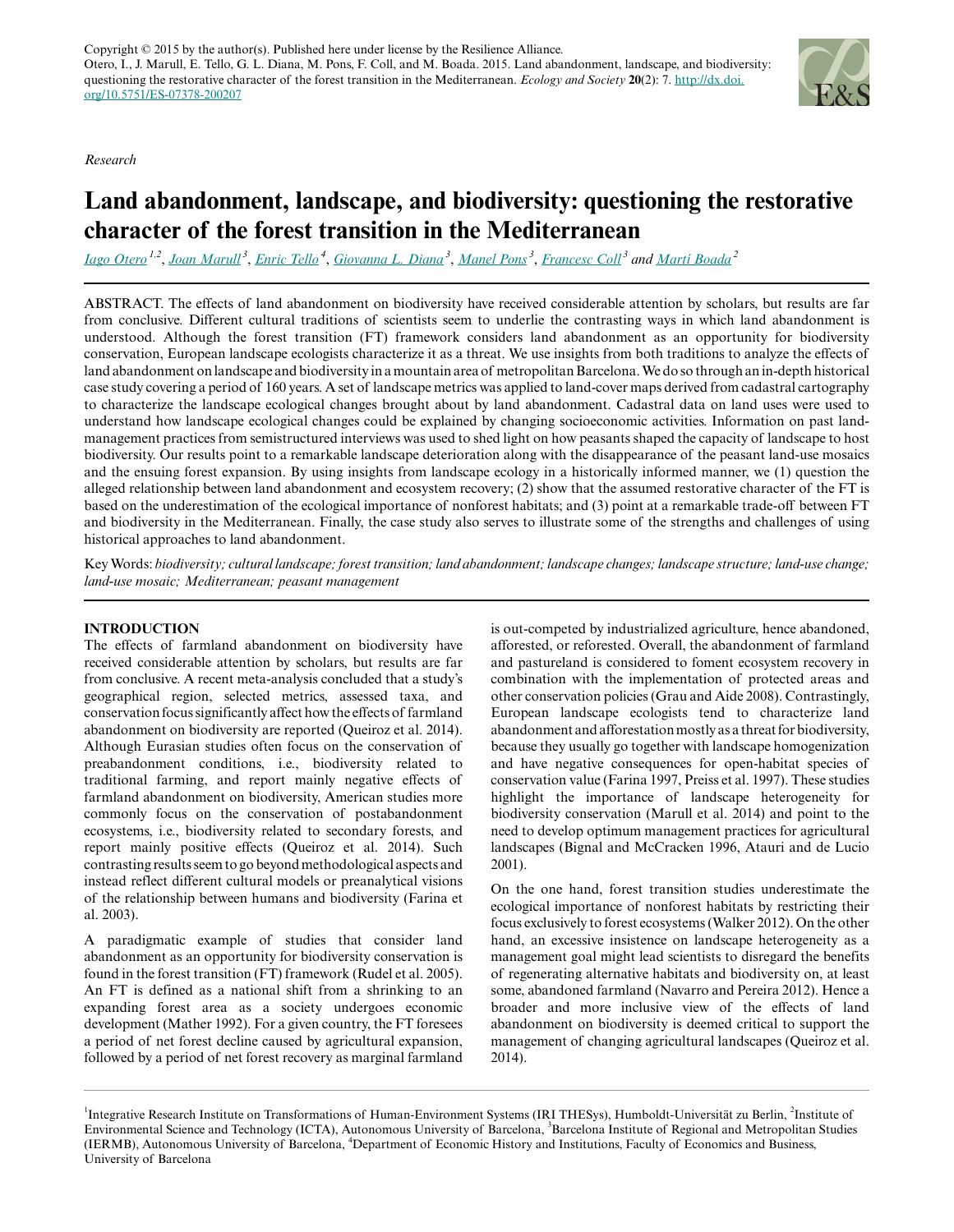

**Fig. 1**. Study area within Europe, Catalonia, and the Barcelona Metropolitan Region. Source: Reprinted from Otero et al. (2013) with permission from Elsevier.

We aim to provide a comprehensive understanding of the effects of land abandonment on landscape and biodiversity. We do so through an in-depth historical case study covering a period of 160 years in a mountain area of the Barcelona metropolitan region. First, a set of landscape metrics is applied to land-cover maps derived from cadastral cartography to characterize the landscape ecological changes brought about by land abandonment. Second, data on land uses and plot features are used to understand how landscape ecological changes can be explained by changing socioeconomic activities. And third, information on past landmanagement practices from semistructured interviews is used to shed light on how peasants shaped landscape structure and its capacity to host biodiversity. Our results point to a remarkable landscape deterioration along with the disappearance of the peasant land-use mosaics once in place and the ensuing forest expansion. The case study also serves to illustrate some of the strengths and challenges of historical approaches to land abandonment. Taking up again the initial reflection on the influence of the conservation focus in the results, it should be acknowledged that we focus on the value of the heterogeneity found in traditional Mediterranean agricultural landscapes shaped by integrated agro-silvo-pastoral land uses throughout history.

# **STUDY AREA AND METHODS**

# **Study area**

The Metropolitan Region of Barcelona is located on the northeastern coast of the Iberian Peninsula (Fig. 1). Until the 1950s, diverse agro-silvo-pastoral land-use mosaics structured by a network of small cities, villages, and farmhouses spanned the lowland areas up to the mountain ranges. Later, socioeconomic changes linked to development led to a dramatic transformation of traditional land use and land-cover configurations. Between

1956 and 2000, 14% of the region experienced urbanization, 10% afforestation, and 7% farmland abandonment (Başnou et al. 2013). Our research was conducted in the Montnegre Mountain Range, a coastal range within metropolitan Barcelona. This range was an agricultural frontier during the 18th and 19th centuries, when population growth and an increased demand for cash crops, especially wine, fostered the clearance of forests to establish new farmland. Farmland area peaked by the end of the 19th century, when many vineyards were abandoned and afforested. Our data come from one particular site of the Montnegre Mountain Range, i.e., Olzinelles, 22.87 km², nowadays belonging to the municipality of Sant Celoni (Fig. 1). In Olzinelles, altitude ranges from 125 to 700 m a.s.l., mean annual temperature is 14.6 °C, and mean annual rainfall is 703 mm. The landscape is characterized by low granitic hills covered by dense evergreen oak forests. Streams are intermittent. Fauna assemblages from the western Mediterranean are well represented in Olzinelles, where they benefit from a large expanse of dense forest and the presence of indispensable, and nowadays marginal, farmland habitats (Boada 1984). Settlement historically occurred in the form of dispersed farmhouses, which combined subsistence agriculture based on cereals with the exploitation of evergreen oak forests. The population in farmhouses peaked around 1860 at 309 inhabitants, and since 1924 showed a steady decline because farmers abandoned their lands in search of better nonfarm jobs in nearby towns (Fig. 2). Many of the old farmhouses were left and became dilapidated. Instead, new houses were built from the 1960s, initially sold as secondary residences to urban dwellers that later settled permanently. These residential areas are made up of single-family houses, which lack access to basic services and are notably vulnerable to wildfire (Piqueras 2009). About two thirds of our study site is included in the Montnegre-Corredor Natural Park, which was incorporated into the Natura 2000 network.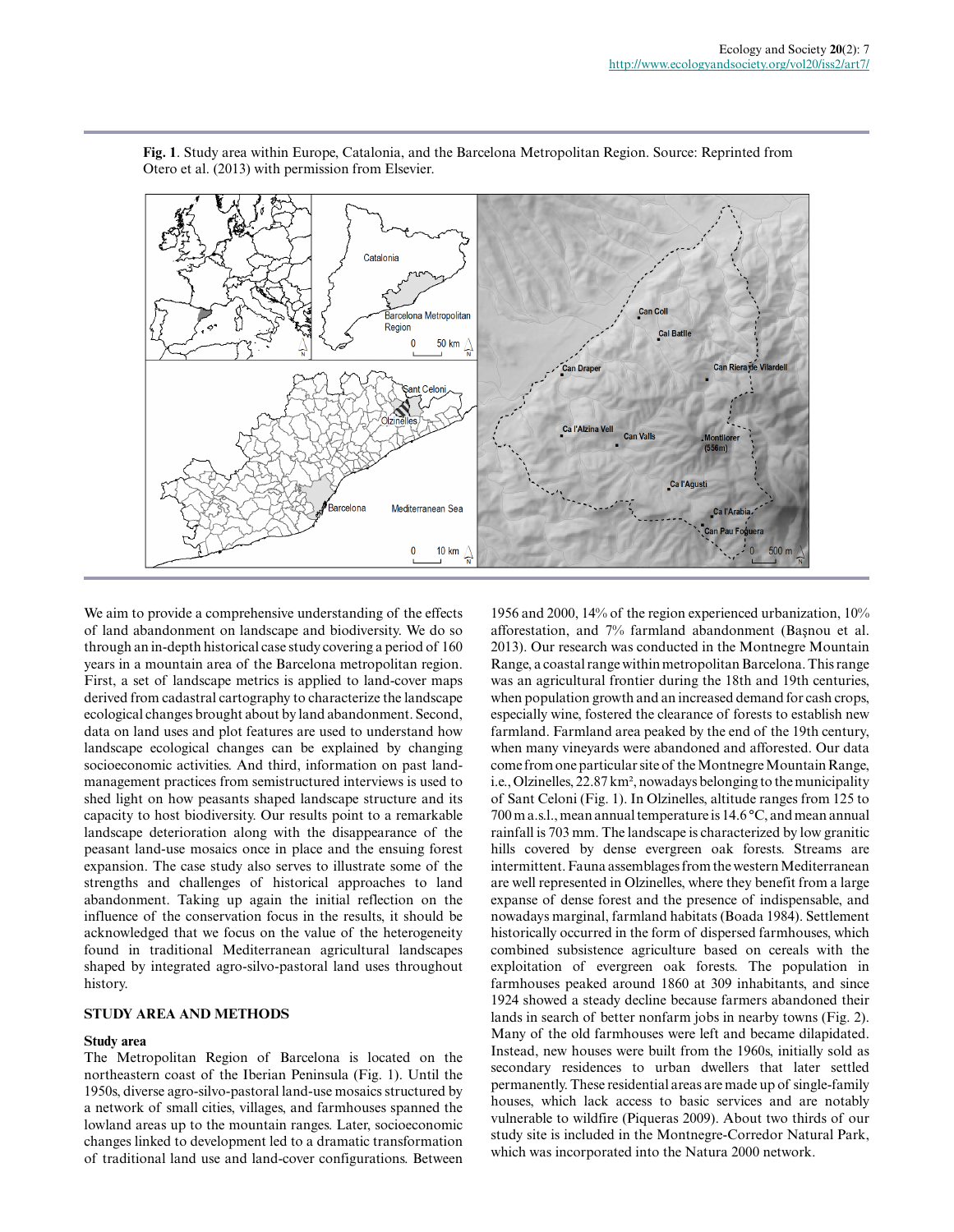**Fig. 2**. Demographic evolution of Olzinelles (1842-2007). Source: Reprinted from Otero et al. (2013) with permission from Elsevier. Note: Masos are the traditional farmhouses of the Catalan countryside. Housing development refers to residential houses built from the 1960s. The total population of the study area is the sum of both curves.



# **Methods**

The case study approach was chosen because it allows for a longterm, multievidentiary strategy in which quantitative and qualitative methods from different disciplines are integrated to comprehensively tackle a complex phenomenon (Yin 2003). Research was conducted during a period of eight years starting in 2005, during which subsequent campaigns of data gathering were designed on the basis of previous achievements in an iterative process aimed at achieving a wide range of evidences on the effects of land abandonment on landscape and biodiversity.

## *Changes in land cover*

To know in detail the land-cover changes occurring at our study site, three land-cover maps were built from the cadastral cartography. The cadastral cartography was available for the years 2013 (Directorate General for Cadastre, Spanish Ministry of Finances and Public Administrations), 1954 (Town Council of Sant Celoni and Cadastral Regional Authority), and 1856 (Archives of Instituto Geográfico Nacional, ref. D-12-5). The 2013 cartographic base and associated data on land uses were downloaded from the Directorate General for Cadastre Electronic Site (<http://www.sedecatastro.gob.es/ovcinicio.aspx>) in standard GIS format. Plot polygons were then labeled with their corresponding land use as reported by the associated data. Throughout the text, "plot" refers to the basic administrative unit of the cadastral cartography; a property can be composed of more than one plot. Photo interpretation of orthophotos taken in 2012, provided by the Cartographic Institute of Catalonia at a scale of 1:5000, available at <http://www.icc.cat>, was used to correct mistakes and to refine the cadastral information where necessary.

The 1954 cadastral maps were scanned and georeferenced in GIS. Plot layout was drawn using the plot layout of 2013 as a basis, which was edited according to the information provided by the scanned maps. Backward reconstruction was chosen because the cadastral plot layout of 2013 is basically the same as that of 1954, except in the areas parceled for development in the 1960s, where

the original layout was redrawn. Plot polygons were then labeled with their corresponding (main) land use as reported by the associated tables, obtained at the Town Council of Sant Celoni. Information gaps and doubts were resolved through photo interpretation of the aerial photographs of 1956, provided by the Cartographic Institute of Catalonia at a scale of 1:30,000.

A photograph of the 1856 map (scale 1:5000) was scanned at a high resolution and georeferenced in GIS. Plot layout was drawn using the plot layout of 1954 as a basis, which was edited and adapted to the information provided by the scanned map. Polygons were then labeled with their corresponding (main) land use as reported by the statistical data of the old Olzinelles municipality from 1853 (Archives of the Crown of Aragon, ref. TER-963). Both the map and the statistics belong to the documentation produced after the Spanish fiscal reform of 1845 (Nadal et al. 2005) and had a common codification of plots. However some mismatches between the plot codes in the map and those in the statistics occurred. They were addressed by correlating both codifications through known plots, i.e., plots that could be undoubtedly identified in both sources because they contained the name of the farmhouse. When the map had more than one plot with the same code, land uses reported by the statistics were assigned to the different plots according to plot size and geographical criteria.

Land use categories from different sources were then grouped and homogenized in a common classification of land covers to allow for intercomparison and analysis of change. The "forest" category included both spontaneous forests and plantations. For the purpose of simplifying the data layout, years are given in round numbers (1850, 1950, and 2010).

### *Changes in landscape ecological patterns*

To characterize the changes in landscape ecological patterns, landscape metrics were calculated for the land-cover maps obtained from the cadastral cartography. Selected metrics included two of the most widely used by landscape ecologists when it comes to assessing landscape in terms of land-cover equidiversity and fragmentation (Jaeger 2000, Moser et al. 2007, Parcerisas et al. 2012): Shannon index (*H*) used to measure landcover diversity (Equation 1); and effective mesh size (*MESH*), which is the inverse of the extent of fragmentation (Equation 2). These metrics are considered suitable for scales ranging from local (1:500-1:1000) to landscape (1:5000-1:10,000) to regional (1:50,000-1:100,000). Urban and unproductive areas, as well as the road network, were excluded from the calculation of landscape metrics. Even if urban sprawl increases land-cover diversity, it might have a negative effect on ecological processes because of habitat loss, the barrier effect, and an increased consumption of resources. The inclusion of artificial land covers would mask the results for agro-silvo-pastoral mosaics, which are our foci.

$$
H = -\sum (P_i \ln P_i) \tag{1}
$$

 $(2)$ 

where  $P_i$  is the proportion of land matrix occupied by each type of cover.

$$
MESH = \sum (A_i^2) 1000 / \sum (A_i)
$$

where  $A_i$  is the area of each polygon.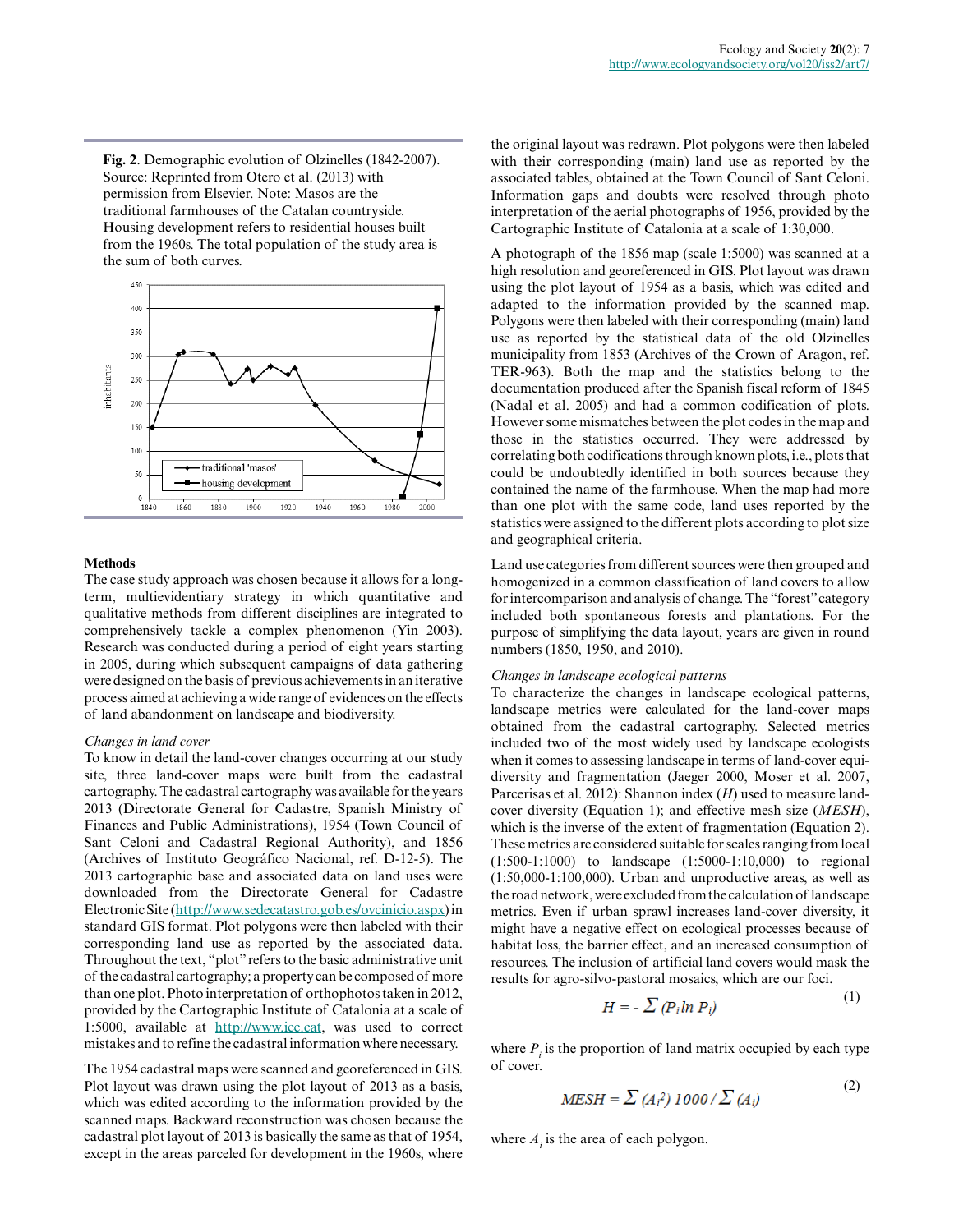The information provided by the landscape metrics was complemented by information on 12 bioindicator species. We mostly relied on studies from the ecological monitoring scheme of the Montnegre-Corredor Natural Park, which monitors selected taxa to inform policy making (Bombí 2004). Some plants, butterflies, birds, and mammals were selected as examples of (1) species with receding populations linked to declining open habitats such as cereal fields, vineyards, pasturelands, and forest clearings, i.e., 8 indicator species; and (2) species with increasing populations linked to expanding dense forests, i.e., 4 indicator species. Importantly, these species were not used as proxy for the overall biodiversity of the area but to check whether the trends detected by landscape metrics were actually perceptible on the ground.

## *Changes in land uses*

To understand how changing socioeconomic activities shaped the ecological features of the landscape, we collected information on land uses, plot features, and landownership structure. The cadastral sources from the first methodological step were used to create three databases. Each database, i.e., 1850, 1950, and 2010, contained all the plots reported by the corresponding source. The information was introduced at the plot level and included all land uses reported for each plot and their relative area within the plot. Information on dominant land use, plot area, and landowner was also included. Land use categories from different sources were homogenized in a common classification. As for forest categories, some included only spontaneous forests, i.e., holm oak or cork oak (*Quercus ilex* or *Q. suber*), whereas others included mostly plantations, i.e., chestnut (*Castanea sativa*), or pine (*Pinus* spp.). Basic statistics on plot count, plot size, number of uses per plot, and land-use frequency were calculated to identify the main landuse patterns in 1850, 1950, and 2010. Differences between time slots were analyzed through two-tailed tests assuming equal variances with a significance level of 0.05. To account for landownership structure and its influence on land-use patterns, the properties in our study area were classified into five categories (< 1 ha, 1-5 ha, 5-10 ha, 10-100 ha, and > 100 ha) within which the frequencies of each land-use category were calculated.

#### *Characterization of peasant land management*

To understand how peasant management shaped landscape structure, we conducted semistructured interviews with local peasants. Interviews were carried out with a sample of 12 men and 8 women born between 1913 and 1960 that lived in farmhouses and/or were engaged in rural activities at our study site. We chose interviews because they allowed for an in-depth exploration of the issue under scrutiny and because detailed qualitative information could be collected from relatively few individuals. The interviewees were selected by snowball sampling (Bernard 2006) and balanced in terms of access to land and labor conditions, i.e., small, medium, and large landowners; sharecroppers; and day laborers, as well as of types of work, i.e., agriculture, livestock, and forestry. Interviewees were asked specific questions about management practices of fields, pastures, and forests, including type of crops, end use of yields, felling techniques and rotations, and livestock management. Special emphasis was placed on capturing the relationship between landmanagement practices and landscape structure. The interviews, conducted in Catalan, were recorded and transcribed for content analysis. At the time the interviews were carried out, only two of the informants were active in farming; the others had left their

farmhouses and lands several decades before. The informants placed the reported land-management practices in the past, mostly referring to their childhood and youth. Hence the resulting characterization of peasant land management was considered to be roughly representative of the first half of the 20th century.

# **RESULTS**

## **Land-cover changes**

In 1850, forests covered 53% of the study area, pastureland 26%, vineyard 12%, and rain-fed farmland 6% (Table 1). Forests and pastures were mostly located in the northern and southern areas. They intermingled with patches of rain-fed farmland and vineyards occurring around farmhouses, which were scattered across the hills and in the valley bottoms (Fig. 3). An area of vineyard specialization occurred in the northwestern area, closer to the town of Sant Celoni. In 1950, forest covered 85% of the area, pastureland shrunk to 1%, and vineyards decreased to 4% (Table 1). About 92% of the pastureland and 60% of the vineyards existing in 1850 were classified as forest in 1950 (GIS land-cover intersection matrix, not shown in tables). The area of vineyard concentration contracted remarkably. The landscape was clearly dominated by forests, but these were still intermingled with patches of rain-fed arable land and vineyards (Fig. 4). In 2010, forest covered 86% of the area. All farmland categories together represented 2% of the study area and only some remnant patches persisted in the valley bottoms. Urban areas reached 4% of the study area, and the road network covered about 5% (Table 1, Fig. 5). Although land-cover changes occurring in the period 1850-1950 affected 42% of the study area, only 19% of it experienced changes in the period 1950-2010. Urban areas and road network in 2010 occurred at the expense of woodland conversion (64%) and farmland conversion (23%; GIS land-cover intersection matrix, not shown in tables).

**Table 1**. Land-cover distribution in 1850, 1950, and 2010.

| Land cover                |        | 1850          |        | 1950          | 2010   |               |
|---------------------------|--------|---------------|--------|---------------|--------|---------------|
|                           | ha     | $\frac{0}{0}$ | ha     | $\frac{0}{0}$ | ha     | $\frac{0}{0}$ |
| Forest                    | 1200.9 | 52.6          | 1950.2 | 85.4          | 1962.2 | 85.9          |
| Irrigated farmland        | 10.6   | 0.5           | 55.4   | 2.4           | 18.6   | 0.8           |
| Rain-fed farmland         | 141.9  | 6.2           | 126.6  | 5.5           | 26.6   | 1.2           |
| Riverside                 | 35.5   | 1.6           | 4.2    | 0.2           | 16.2   | 0.7           |
| Pastureland               | 602.8  | 26.4          | 25.7   | 1.1           | 28.8   | 1.3           |
| Urban area                | 1.5    | 0.1           | 1.9    | 0.1           | 93.5   | 4.1           |
| Vineyard                  | 275.1  | 12.0          | 96.5   | 4.2           | 1.4    | 0.1           |
| Hydrographical<br>network | 5.0    | 0.2           | 5.1    | 0.2           | 4.7    | 0.2           |
| Road network              | 11.5   | 0.5           | 18.9   | 0.8           | 105.9  | 4.6           |
| Unproductive              | 0.0    | 0.0           | 0.0    | 0.0           | 25.4   | 1.1           |
| Total                     | 2284.7 | 100.0         | 2284.7 | 100.0         | 2283.2 | 100.0         |

# **Changes in landscape ecological patterns**

The above-mentioned land-cover changes had a deep impact on the landscape ecological patterns as measured by the selected metrics. The effective mesh size recorded an upward trend meaning less landscape heterogeneity over time, and the Shannon index showed a remarkable landscape equi-diversity decrease (Table 2). Table 3 lists the selected bioindicator species, the survey methods used by the corresponding authors, and their conservation status. As for the examples of declining species from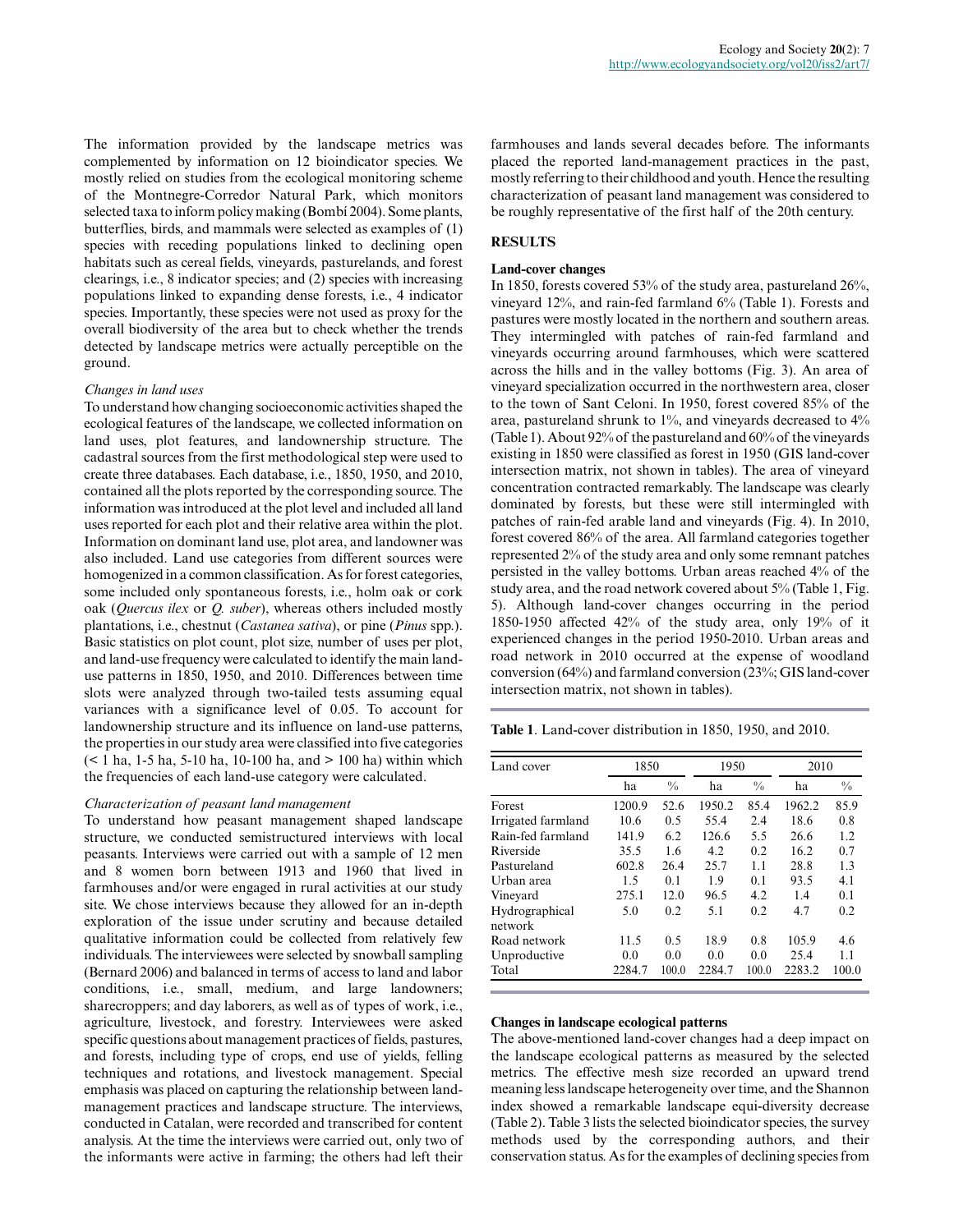

**Fig. 3**. Land-cover map of Olzinelles (1850).

**Fig. 4**. Land-cover map of Olzinelles (1950).





disappearance of charcoal making and/or habitat afforestation. In particular, *G. lanuginosum* was considered locally extinct. Butterflies included species that experienced sharp population declines caused by the conversion of grasslands to pine plantations. Birds included the Red-legged Partridge (*Alectoris rufa*), a nesting species highly dependent on farmland habitats, which showed a clear recessive trend. Regarding the examples of expanding species from forest habitats, two butterfly species were

open habitats, plants included rare species strongly related to forest clearings for charcoal production (*Geranium lanuginosum* and *Stachys alpina*), and species from rocky grounds (*Isoetes duriaei*). They were reported to be under threat because of the

reported to experience strong increments with afforestation, and one bird species particularly related to pine plantations, Bonelli's Warbler, *Phylloscopus bonelli*, was reported to experience a strong increase. The wild boar (*Sus scrofa*) was reported to expand in population because of increasing forest cover and the abandonment of grazing and charcoal production.

**Table 2**. Effective mesh size and Shannon index for 1850, 1950, and 2010.

| Landscape Metrics                 |      | Year |      |
|-----------------------------------|------|------|------|
|                                   | 1850 | 1950 | 2010 |
| Effective mesh size $(MESH; km2)$ | 0.99 | 2.01 | 2.13 |
| Shannon index $(H)$               | 1 74 | 0.83 | 0.35 |

**Fig. 5**. Land-cover map of Olzinelles (2010).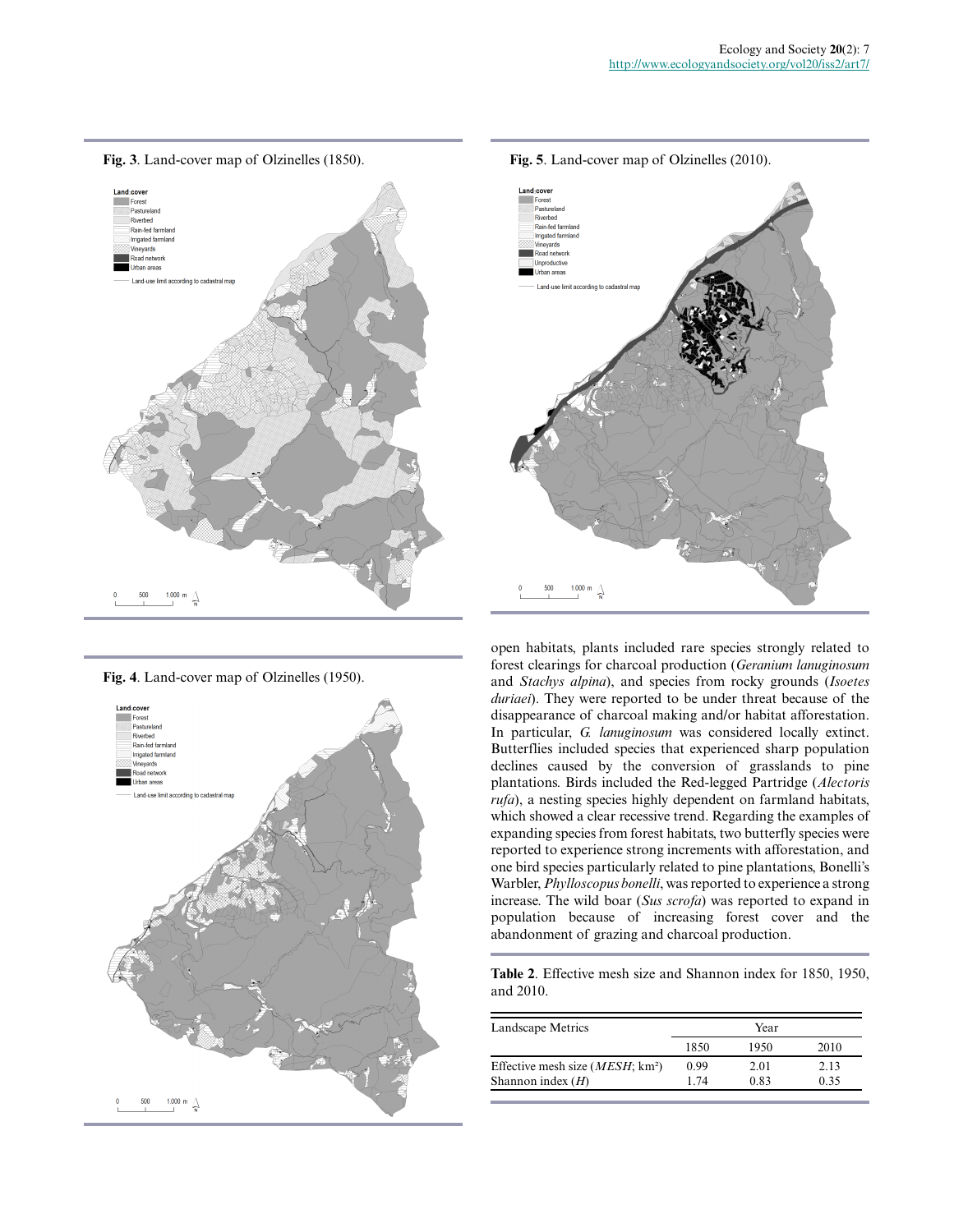**Table 3**. List of selected bioindicator species. Population dynamics were (1) negatively affected by the regression of open habitats, and (2) positively affected by the expansion of forests and tree plantations.

| Group                         | <b>Species</b>                                                      |                          | Conservation status     |  |  |  |
|-------------------------------|---------------------------------------------------------------------|--------------------------|-------------------------|--|--|--|
|                               |                                                                     | $IUCN^{\dagger \dagger}$ | Catalonia <sup>11</sup> |  |  |  |
|                               | (1) Declining species from fields, grasslands, and forest clearings |                          |                         |  |  |  |
| Plan <sup>†</sup>             | Geranium lanuginosum                                                | n.a.                     | VU/CR                   |  |  |  |
|                               | Stachys alpina                                                      | n.a.                     | LC                      |  |  |  |
|                               | Isoetes duriaei                                                     | n.a.                     | LC/VU                   |  |  |  |
| Butterflies <sup>‡</sup>      | Maniola jurtina                                                     | n.a.                     | n.a.                    |  |  |  |
|                               | Polyommatus icarus                                                  | n.a.                     | n.a.                    |  |  |  |
|                               | Lycaena phlaeas                                                     | n.a.                     | n.a.                    |  |  |  |
|                               | Colias crocea                                                       | n.a.                     | n.a.                    |  |  |  |
| $\text{Birds}^{\S}$           | Alectoris rufa                                                      | LC                       | LC                      |  |  |  |
|                               | (2) Expanding species from forests and tree plantations             |                          |                         |  |  |  |
| Butterflies                   | Libythea celtis                                                     | n.a.                     | n.a.                    |  |  |  |
|                               | Nymphalis antiopa                                                   | n.a.                     | n.a.                    |  |  |  |
| Birds <sup>1</sup>            | Phylloscopus bonelli                                                | LC                       | LC                      |  |  |  |
| $M$ ammals $\stackrel{\#}{ }$ | Sus scrofa                                                          | LC                       | nа                      |  |  |  |

† Gutiérrez (2001). Review of the classical flora by Montserrat (1989, c1955-1964); selection of taxa according to conservationist criteria; in situ verification of classical locations for selected taxa; and identification of main threats for each of them. Species reported in the table refer to the Montnegre Mountains.

‡ Miralles and Stefanescu (2004). One transect was walked in Can Riera de Vilardell (see Fig. 1) as part of the Catalan Butterfly Monitoring Scheme, which uses a standardized methodology based on weekly counts between March and September along a fixed route. The transect was ~2300 m long and went through different habitat types, including grasslands transformed to pine plantations. Data were available for the period 1994-2005. Species reported in the table were classified as grassland species based on an index that relates species to habitat features, using data from ~130 transects in Catalonia (S. Herrando, L. Brotons, M. Anton, F. Páramo, D. Villero, N. Titeux, J. Quesada, and C. Stefanescu, *unpublished manuscript*).

§ Ribas and Pons (2001). Different standard methods, such as total censuses, parcel censuses, and punctual indexes of abundance were used. The original results concerned the Montnegre-Corredor Mountains. In the table, we only included species present in our study area.

Miralles and Stefanescu (2004). See note  $\frac{1}{3}$  for methods and data. Species reported in the table were classified as forest species based on an index that relates each species to habitat features, using data from ~130 transects in Catalonia (S. Herrando, L. Brotons, M. Anton, F. Páramo, D. Villero, N.

Titeux, J. Quesada, and C. Stefanescu, *unpublished manuscript*). ¶ Anton et al. (2013). Four transects, ~3000 m long each, were walked in the Montnegre-Corredor Mountains as part of the Catalan Common Bird Monitoring Scheme, which uses a standardized methodology based on four censuses (two in springtime and two in wintertime) per transect. Transects went through different habitat types. Data were available for the period 2002-2013 (some gaps existed). Abundance indexes were calculated using log-lineal models and Poisson distributions. The species reported in the table was classified as a forest species, based on an index that relates species to habitat features. The original results concerned the Montnegre-Corredor Mountains. In the table, we only included species present in our study area. # Rosell and Navàs (2014). Wild boar density was estimated based on the number of hunted animals, hunting effort, and hunting area as part of a monitoring program that gathers data in 17 areas of Catalonia during hunting seasons (September-February). Data were available for the period 2001-2014. The benefits of forest expansion for the species were assessed by Rosell (1998).

†† The IUCN Red List of Threatened Species (IUCN 2014); n.a.: not assessed; LC: Least Concern.

Plants: IUCN criteria (1994 version) adapted to Catalonia by Gutiérrez (2004) and Sáez and Soriano (2000); birds: IUCN criteria adapted to Catalonia by the Catalan Ornithological Institute ([http://www.sioc.cat\)](http://www.sioc.cat); n. a.: not assessed; LC: Least Concern; VU: Vulnerable; CR: Critically Endangered.

# **Changes in land use, plot features, and landownership structure**

Table 4 summarizes the basic plot data considering all the plots reported by the sources, i.e., farmland, pastureland, forest, and urban areas. In 2010, the plot count more than doubled that of 1950, and mean plot size (2.09 ha) was significantly lower than that of 1950 (4.81 ha) and 1850 (6.88 ha). The mean number of uses per plot in each time slot was significantly different, showing a decreasing trend over the analyzed period. In 1850, about 41% of the plots reported four or more uses and about 24% reported three uses. In 1950, about one third of the plots had only one use, but still 28% had four or more uses. Instead in 2010, about 83% of the plots were reported to have only one use. Plot-land uses also showed important changes (Table 5). In 1850, more than half of the plots had vineyards as the main land use, about 20% had pastures, and 16% had rain-fed farmland. Except for holm oak forest, forest-land uses reached only marginal values. In 1950, the proportion of plots devoted to vineyards (16%) and pastures (about 4%) were significantly lower than in 1850, and rain-fed farmland reached a similar value (14.5%). The majority of plots had forests as main land use and most forest uses reached significantly higher values than in 1850. In particular, Cork Oak forest was the main land use in 28.3% of the plots, followed by holm oak forest (13.8%), and riverside and pine forests (8.5% of the plot count each). In 2010, plots devoted to agriculture and pastures together represented less than 5% of the total plot count and had significantly lower values than in 1950. As in 1950, most of the plots were devoted to forest uses. Holm oak forest (29.9%) and pine forest (19.1%) were significantly higher than in 1950, whereas cork oak forest  $(5.6\%)$  and riverside forest  $(3.1\%)$  were significantly lower. About one third of the plots were reported as urban.

**Table 4**. Basic plot data (count, size, and number of land uses) and plot distribution according to the number of reported land uses for years 1850, 1950, and 2010.

|                          |         |         | Year        |         |         |         |
|--------------------------|---------|---------|-------------|---------|---------|---------|
|                          |         | 1850(A) |             | 1950(B) |         | 2010(C) |
| Total area (ha)          | 2215.03 |         | 2258.55     |         | 2196.18 |         |
| Plot count               | 322     |         | 470         |         | 1050    |         |
| Mean plot size (ha)      | 6.88    | C       | 4.81        | C       | 2.09    |         |
| Variance                 | 962.19  |         | 242.73      |         | 80.64   |         |
| Median plot size (ha)    | 1.19    |         | 0.80        |         | 0.26    |         |
| Mean no. uses per plot   | 4.45    | BС      | 3.34        | C       | 1.65    |         |
| Median no. uses per plot | 3.00    |         | 2.00        |         | 1.00    |         |
| No. uses per plot:       |         |         |             |         |         |         |
| 1                        | 12.11%  |         | 33.62%      | A       | 83.05%  | AB      |
| $\overline{2}$           | 22.98%  | C       | 21.70%      | C       | 6.38%   |         |
| 3                        | 23.91%  |         | $BC$ 16.81% | C       | 3.05%   |         |
| $\geq 4$                 | 40.99%  |         | BC 27.87%   | C       | 7.52%   |         |

Note: The results are based on the two-tailed t-test (for mean values) and the two-tailed Z-test (for percentages) assuming equal variances with a significance level of 0.05. For each significant pair, the key of the category (A, B, C) shows up in the category with the largest average value. Using the Bonferroni correction, tests have been adjusted for all pair-wise comparisons.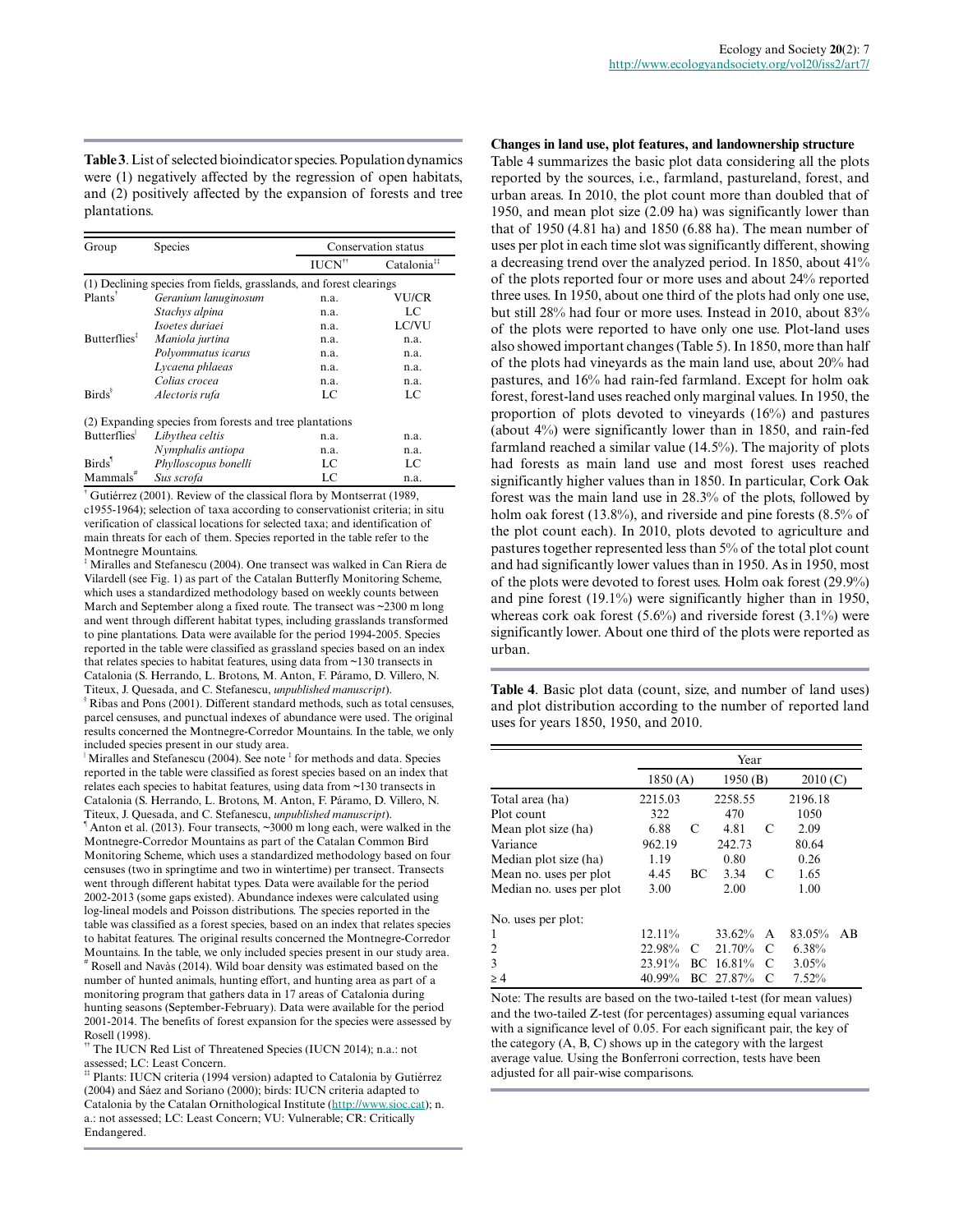| Land use           |               |         |     |                  | Year     |     |          |         |     |
|--------------------|---------------|---------|-----|------------------|----------|-----|----------|---------|-----|
|                    |               | 1850    |     |                  | 1950     |     |          | 2010    |     |
|                    | Count         | % (A)   |     | Count            | $\%$ (B) |     | Count    | % (C)   |     |
| Holm Oak forest    | 26            | 8.1%    |     | 65               | 13.8%    | А   | 314      | 29.9%   | AB  |
| Chestnut forest    | $\mathcal{L}$ | 0.6%    |     | 8                | 1.7%     | C   | 3        | 0.3%    |     |
| Riverside forest   |               | $0.3\%$ |     | 40               | 8.5%     | AC  | 33       | $3.1\%$ | A   |
| Pine forest        |               | 0.9%    |     | 40               | 8.5%     | A   | 201      | 19.1%   | AB  |
| Cork Oak forest    |               | $0.9\%$ |     | 133              | 28.3%    | AC  | 59       | 5.6%    | A   |
| Irrigated farmland | $\theta$      | $0.0\%$ | (a) | 21               | $4.5\%$  | C   | 16       | 1.5%    |     |
| Rain-fed farmland  | 52            | 16.1%   | C   | 68               | 14.5%    | C   | 11       | $1.0\%$ |     |
| Vineyard           | 168           | 52.2%   | BC  | 75               | $16.0\%$ | C   | 2        | 0.2%    |     |
| Pastureland        | 66            | 20.5%   | BC  | 18               | $3.8\%$  | C   | 15       | 1.4%    |     |
| Urban area         | $\theta$      | $0.0\%$ | (a) | 2                | $0.4\%$  |     | 354      | 33.7%   | B   |
| Unproductive       | $\theta$      | $0.0\%$ | (a) | $\boldsymbol{0}$ | $0.0\%$  | (a) | 42       | $4.0\%$ |     |
| No data            |               | 0.3%    |     | $\theta$         | $0.0\%$  | (a) | $\theta$ | $0.0\%$ | (a) |
| Total              | 322           | 100.0%  |     | 470              | 100.0%   |     | 1050     | 100.0%  |     |

**Table 5**. Plot count and percentage according to main land use for years 1850, 1950, and 2010.

Note 1: The results are based on the two-tailed Z-test assuming equal variances with a significance level of 0.05. For each significant pair, the key of the category (A, B, C) shows up in the category with the largest average value. Using the Bonferroni correction, tests have been adjusted for all pairwise comparisons. (a): No observations were found in that particular category.

Note 2: The main land use is the one with the largest relative area within each plot.

Table 6 presents the results for landownership structure. In 1850, eight landowners had properties of more than 100 ha, whereas most of the people registered in the cadastre had access to properties of less than 5 ha. Landownership structure was similar in 1950, even if medium-to-large landowners, with properties between 10 and 100 ha, represented a higher percentage than in 1850. The situation in 2010 was considerably different because the proportion of smallholders, with properties of less than 1 ha, increased to 83%. Landownership categories had diverse land-use distributions (Table 7). In 1850, the largest estates were mainly devoted to forestry and pastures, whereas the smallest properties were mostly farmland with vineyards being the main land use of small peasants. In 1950, the smallest properties still devoted an important proportion of land to agricultural uses, but forestry gained importance. In 2010, the properties of less than 1 ha were no longer devoted to agriculture; instead, almost half of their area was reported to have urban uses (Table 7).

#### **Peasant land management**

We provide a summary of peasant land-management practices as reported by our informants, but for a complete account linking management practices to particular habitats and species, see Appendix 1 and 2. The role of such practices in shaping landscape patterns will be discussed in the next section. Peasants in Olzinelles located their farmhouses near small streams. The streams were terraced to create dry farming land, orchards, and gardens. Stone walls were used to maintain terraces, and trees, shrubs, and vines were kept in field edges (Interviewees 7, 18). Rain-fed farmland was mostly devoted to the production of wheat for self-supply. The land was ploughed, fertilized, and sowed by December. It was later hoed when necessary. In June and July the wheat was harvested and threshed, then the grain was collected and brought to the mill to produce flour and bran (Interviewees 1, 3, 17). Other crops such as oats, barley, lucerne, and sorghum were grown mostly to feed stabled livestock. Vines were cultivated on sunny

slopes without terracing. They were laid out along zigzag ditches, which collected water runoff in purpose-built pools. Vineyards were ploughed once a year and hoed several times to weed. The harvest was done in September and October, when grapes were trodden and pressed to produce different kinds of wine intended both for self-supply and as cash product (Interviewees 1, 3, 4, 17). Secondary crops in vineyards included olive trees, fig trees, cherry trees, aromatic plants, and fodders. Olive trees, which could also occur in specific groves, were harvested in November and December. The olives were crushed in the oil mill to produce oil, which was mostly used for self-supply and, to a lesser extent, as cash product (Interviewees 1, 3, 17).

**Table 6**. Count and percentage of landowners according to property size for years 1850, 1950, and 2010.

| Property<br>size |       |               |       | Year          |       |               |
|------------------|-------|---------------|-------|---------------|-------|---------------|
|                  |       | 1850          |       | 1950          |       | 2010          |
|                  | Count | $\frac{0}{0}$ | Count | $\frac{0}{0}$ | Count | $\frac{0}{0}$ |
| < 1 ha           | 70    | 28.9%         | 66    | 34.6%         | 634   | 83.0%         |
| 1-5 ha           | 141   | 58.3%         | 91    | 47.6%         | 99    | 13.0%         |
| 5-10 ha          | 9     | $3.7\%$       | 4     | $2.1\%$       | 9     | $1.2\%$       |
| $10-100$ ha      | 14    | 5.8%          | 25    | 13.1%         | 17    | $2.2\%$       |
| $>100$ ha        | 8     | $3.3\%$       | 5     | 2.6%          | 5     | $0.7\%$       |
| Total            | 242   | 100.0%        | 191   | 100.0%        | 764   | 100.0%        |

Farmland patches around farmhouses were surrounded by forests of varying composition and structure, which were intensively managed by the largest landowners to produce a wide array of cash products. Holm oak forests were coppiced every 7 to 10 years for firewood. Holm oaks reaching the diameter required by the market were selected, together with dead, dried up, or bent ones. Straight and healthy oaks were left standing for the next harvest, which was done after 7 to 10 years. The third selection was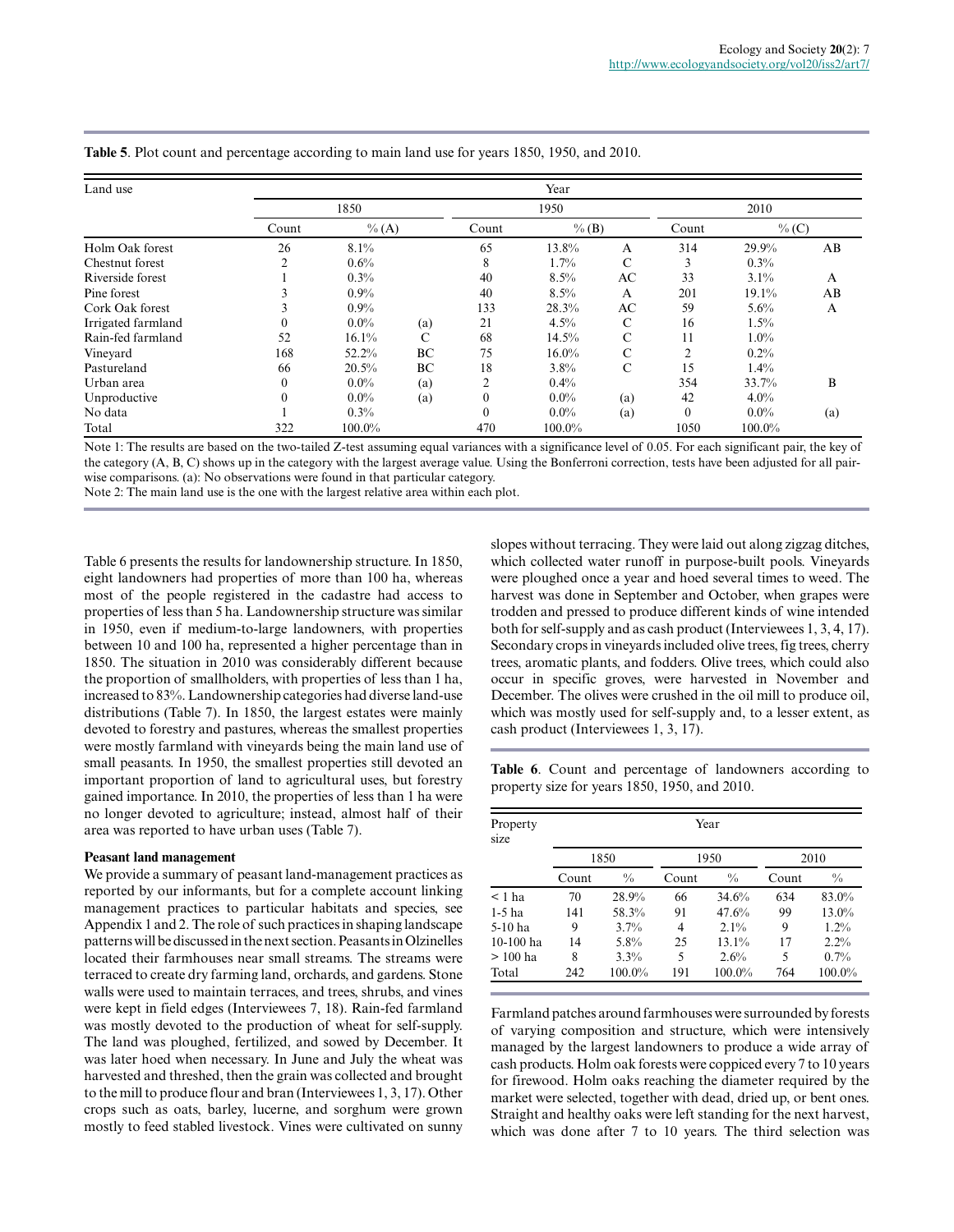| Year | Land use           |          |          | Property size |           |           |
|------|--------------------|----------|----------|---------------|-----------|-----------|
|      |                    | $< 1$ ha | $1-5$ ha | 5-10 ha       | 10-100 ha | $>100$ ha |
| 1850 | Holm oak forest    | 2.9%     | 5.0%     | 14.9%         | 46.3%     | 40.7%     |
|      | Chestnut forest    | 0.5%     | 0.6%     | 1.7%          | 1.6%      | 0.2%      |
|      | Riverside forest   | 0.3%     | 0.4%     | $0.0\%$       | 0.6%      | 0.4%      |
|      | Pine forest        | 0.0%     | 0.1%     | 0.0%          | 2.9%      | 5.7%      |
|      | Cork oak forest    | 1.7%     | 1.3%     | 2.7%          | 11.3%     | 10.1%     |
|      | Irrigated farmland | $0.0\%$  | $0.0\%$  | $0.0\%$       | 0.5%      | 0.3%      |
|      | Rain-fed farmland  | 11.3%    | 16.6%    | 9.6%          | 10.6%     | 2.8%      |
|      | Vineyard           | 68.1%    | 52.8%    | 39.4%         | 4.4%      | 3.3%      |
|      | Pastureland        | 15.0%    | 23.0%    | 17.2%         | 21.6%     | 36.4%     |
|      | Urban area         | 0.2%     | 0.2%     | 0.1%          | 0.1%      | $0.0\%$   |
|      | Unproductive       | 0.0%     | $0.0\%$  | 0.0%          | $0.0\%$   | $0.0\%$   |
|      | No data            | 0.0%     | $0.0\%$  | 14.4%         | $0.0\%$   | $0.0\%$   |
| 1950 | Holm oak forest    | 9.2%     | 15.2%    | 5.8%          | 30.1%     | 33.4%     |
|      | Chestnut forest    | 0.9%     | 3.9%     | 0.4%          | 1.3%      | 0.0%      |
|      | Riverside forest   | 4.9%     | 3.3%     | 1.5%          | 1.2%      | 1.7%      |
|      | Pine forest        | 20.0%    | 12.9%    | $9.0\%$       | 8.1%      | 9.5%      |
|      | Cork oak forest    | 12.6%    | 15.3%    | 26.3%         | 49.2%     | 47.6%     |
|      | Irrigated farmland | 0.2%     | 3.1%     | 0.4%          | $3.0\%$   | 2.5%      |
|      | Rain-fed farmland  | 19.1%    | 13.2%    | 21.2%         | 5.3%      | 3.7%      |
|      | Vineyard           | 27.5%    | 29.8%    | 26.5%         | 1.1%      | 1.0%      |
|      | Pastureland        | 5.0%     | 3.2%     | 8.6%          | 0.7%      | 0.6%      |
|      | Urban area         | 0.7%     | 0.1%     | 0.3%          | 0.1%      | 0.1%      |
|      | Unproductive       | 0.0%     | $0.0\%$  | $0.0\%$       | $0.0\%$   | $0.0\%$   |
|      | No data            | $0.0\%$  | $0.0\%$  | $0.0\%$       | $0.0\%$   | $0.0\%$   |
| 2010 | Holm oak forest    | 28.0%    | 35.3%    | 55.2%         | 31.6%     | 74.0%     |
|      | Chestnut forest    | $0.0\%$  | 0.4%     | 0.0%          | 3.1%      | $0.0\%$   |
|      | Riverside forest   | 1.3%     | 3.1%     | 0.7%          | 2.6%      | 3.1%      |
|      | Pine forest        | 15.2%    | 36.5%    | 35.2%         | 15.7%     | $9.0\%$   |
|      | Cork oak forest    | 1.0%     | $7.0\%$  | 6.4%          | 40.3%     | 11.8%     |
|      | Irrigated farmland | 0.8%     | 2.6%     | $0.0\%$       | 1.0%      | 0.5%      |
|      | Rain-fed farmland  | 0.1%     | 2.5%     | $0.0\%$       | 2.2%      | 0.7%      |
|      | Vineyard           | 0.2%     | 0.6%     | $0.0\%$       | $0.0\%$   | $0.0\%$   |
|      | Pastureland        | 0.4%     | 4.0%     | 1.5%          | 2.5%      | 0.5%      |
|      | Urban area         | 48.3%    | 4.1%     | $0.0\%$       | 0.1%      | 0.0%      |
|      | Unproductive       | 4.7%     | 3.9%     | 0.9%          | 0.7%      | 0.4%      |
|      | No data            | $0.0\%$  | $0.0\%$  | $0.0\%$       | $0.0\%$   | 0.0%      |

**Table 7**. Relative area of land uses according to property size for years 1850, 1950, and 2010.

performed 7 to 10 years after the second one. After an additional 7 to 10 years the cycle restarted, selecting the oaks that had been felled 21 to 30 years before (Interviewee 1). Because holm oaks quickly sprouted after felling, a precise sprout selection was required to prepare the trees for the harvest. An initial selection was performed about five to six years after the felling, when four sprouts per stump were left standing. Several years later, an additional sprout selection left only two sprouts per stump. In the most remote forests, entailing higher transportation costs, charcoal was produced to reduce firewood weight while maintaining its calorific content (Interviewees 2, 6). The coppice selection system and the production of charcoal were very similar for cork oak forests, though they were adapted to the production of cork. For this, trees were debarked in June and July every 14 to 17 years. Both in holm and cork oak forests, competitor tree species were felled and brush was periodically slashed (Interviewees 1, 2, 4, 5, 6). Brushwood was sold as thin firewood or used to produce fine charcoal (Interviewees 1, 3). The stumps of some bush species were uprooted and sold to manufacturers of pipes and other wooden products (Interviewees 1, 2, 5, 6).

Sheep and goat flocks and pig herds grazed in holm and cork oak forests, as well as on scrublands and pasturelands. Herds of up to 200 pigs grazed acorns during the winter. In springtime they were fed in the farmhouse and then brought to the slaughterhouse to be sold as meat (Interviewee 11). Flocks of sheep and goats, composed of 200 to 400 heads, grazed herbs, stems, shrubs, shoots, lower branches of trees, and acorns (Interviewees 4, 11). Some flocks moved in from nearby coastal mountains according to grass availability (Interviewee 9). Other flocks came from the Pyrenees in November and grazed until springtime, when they left to feed on the high pastures after the melting of the snow (Interviewee 11).

# **DISCUSSION**

The construction of three historical land-cover maps from the cadastral cartography allowed us to know in detail the land-cover changes occurring at our study site during the last 160 years. These mostly consisted of the encroachment of forest on former farmland and pastureland and a considerable expansion of urban areas and the road network (Table 1, Fig. 3, 4, 5). When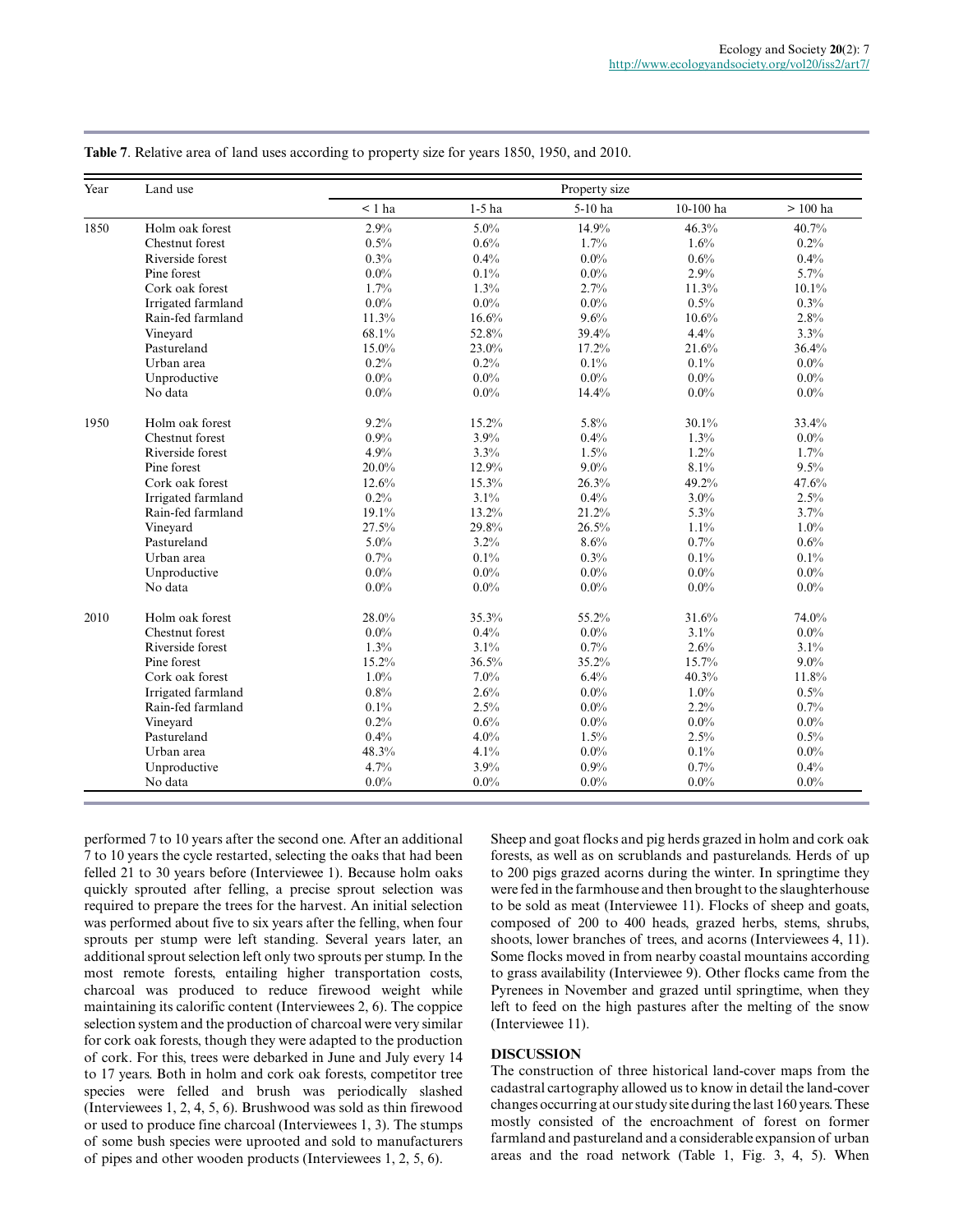considering the demographic evolution since the mid-19th century (Fig. 2), it becomes apparent that the aforementioned land-cover changes occurred along with (1) rural exodus and the ensuing land abandonment by a peasant population increasingly attracted by nonfarming opportunities in nearby towns (Otero et al. 2013), and (2) the development of single houses for urban dwellers in depreciated forests as part of a broader process of (sub)urbanization of the countryside (Piqueras 2009). The former conformed to the "economic modernization pathway" to forest transition, whereby economic development drives the labor force from agriculture to industry and from rural to urban areas, thereby inducing the conversion of abandoned fields into forests (Rudel et al. 2005, Lambin and Meyfroidt 2010). Secondary forests in our study area included cork oak and holm oak forests resulting from spontaneous regeneration in abandoned farmland and pastureland, plantations of plane trees (*Platanus* sp.) in former fields along the riverside, and plantations of several pine species in abandoned farmland and vineyards (Table 5; Otero et al. 2011).

Cadastral data on land uses, plot features, and landownership structure shed light on how (changing) socioeconomic activities shaped land-cover distribution and landscape ecological patterns along the forest transition. The uneven pattern of land distribution found in 1850 (Table 6) was the result of a long process of land accumulation underway since the 14th century, when survivors of the Black Death started expanding their farms with the inclusion of other properties that remained abandoned after the plague killed their holders (Otero and Boada 2012). After the Catalan peasant revolt of the 15th century, those farms gradually accumulated most of the land and entered the 19th century with large expanses of farmland, pastures, and forests under control (Table 7). Population grew, and a greater number of landless people looked for an opportunity to make a living (Fig. 2). The Dutch trade linked the Catalan coast with the fate of the emerging Atlantic economy by purchasing an increasing amount of Catalan liquors. This brought about the expansion of vineyards, which became the most important agricultural change throughout the Catalan industrialization (Badia-Miró and Tello 2014). The relationship between land uses and landownership structure found in our study area (Table 7) makes apparent that vineyard planting opened a gateway for many landless people. They planted vines after forest clearance in plots leased by the largest landowners and combined vine growing with subsistence rain-fed farming (Table 7). However, vineyard specialization in our study area had only limited possibilities because its mountainous relief implied that little arable land was available. Instead, most of the productive lands were devoted to forests and pastures, which had a central role in the economic activities of the largest estates (Table 7). These sold firewood, charcoal, timber, and cork, which were then traded by ship to Barcelona and other coastal cities (Urteaga and Nadal 2013). The small wine-producing peasantry provided most of the workforce required by the large forest estates and engaged as day laborers in tasks such as felling trees and shrubs, producing charcoal, or debarking cork (Otero et al. 2013).

A multiple land-use strategy within particular topographic conditions and an uneven landownership structure resulted in a rather heterogeneous and equi-diverse landscape in 1850 (Table 2, Fig. 3). Later, the *Phylloxera* plague arrived at the Catalan coast by the end of the century, killed local vines, and put a sudden end to the export-led farmland expansion. Many vineyards were abandoned and afforested, marking the turning point of the forest transition. A dramatic decrease in the population occurred from the 1920s (Fig. 2), when many peasants left Olzinelles and moved to the town of Sant Celoni attracted by an incipient industry (Otero et al. 2013). This led to subsequent afforestation processes (Fig. 4), a significant decrease of land-use diversity within plots (Table 4), and a remarkable loss of landscape heterogeneity and equi-diversity (Table 2). Consequently, land-use mosaics underwent a considerable simplification entailing a reduction of ecotones, i.e., areas of contact between different landscape units featuring important ecological functions (Benton et al. 2003, Hole et al. 2005).

However, the multiple land-use strategy was somehow still in place in the first half of the 20th century. Qualitative interviews allowed us to sketch the particular land-management strategy performed by the local peasant community and to understand how it shaped landscape ecological patterns (see Appendix 1 and 2). Landmanagement practices reported by our informants can be considered to enhance landscape heterogeneity at four spatial scales (Benton et al. 2003). First, heterogeneity within fields or plots could be favored by practices such as mixed uses, for instance by planting olive trees and other fruit trees as secondary crops in vineyards and cereal fields. Importantly, mixed uses were not limited to agriculture but included intermingled agro-forestry and silvo-pastoral systems. For instance, sparse cork oak woods could be ploughed to grow sorghum, beetroot, and fodders (Pagès et al. 2005), young plantations of plane trees were used to cultivate vegetables (Interviewees 5, 6), and forests and scrublands used for firewood were also grazed by pigs, sheep, and goats. Second, heterogeneity between fields was enhanced not only by crop diversity, but also by the presence of field edges, which could be cropped, e.g., fruit trees and vines, or noncropped, e.g., weeds and shrubs. Third, heterogeneity within the largest estates was particularly related to forestry because diverse forest types were favored and because holm and cork oak forests were subdivided in different stands to be coppiced in a rotational sequence (Interviewee 1). The latter strategy provided varying conditions of canopy cover, light availability, tree density, and shrub cover across the estate (Otero et al. 2013). In the riversides, chestnut groves, and pine groves, heterogeneity was enhanced by pruning, sprout selection techniques, and rotations that varied according to forest types and production goals. And fourth, heterogeneity at these three spatial scales aggregated at the landscape level in the whole study area by the simultaneous operation of the different peasant management practices.

The heterogeneity enhanced by peasant land management added to the heterogeneity provided by topography, edaphic factors, and seasonality. Overall, habitat heterogeneity provided resources for a diversity of species (Benton et al. 2003). Even if a complete record of the biodiversity hosted by agro-silvo-pastoral mosaics does not exist in our study area, the oral information gathered through our interviews and some available historical records hint at the ecological communities present therein (Appendix 1 and 2). Cereal fields and margins were foraging and nesting sites for granivorous birds, which fed on both cultivated cereals and spontaneous grasses (Interviewee 3); stone walls and edges were refuges and feeding areas for reptiles; vineyards had abundant populations of partridges (Interviewee 3), lizards, and snakes; and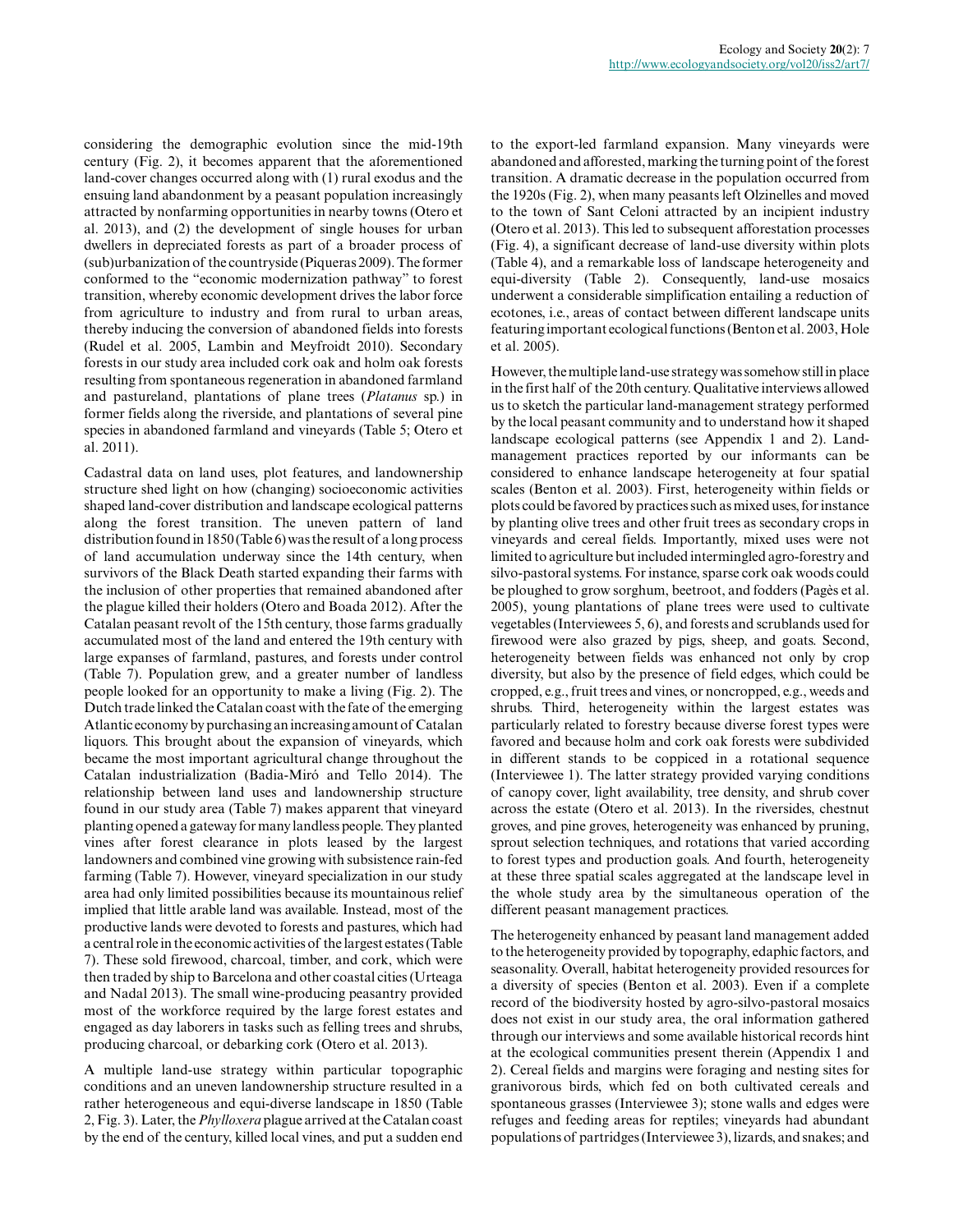forests provided habitat for wild boars, which were reported to be numerous already back in the 1920s (Portals 1998).

During the second half of the 20th century, forest cover did not increase substantially (Table 1), but the collapse of charcoal production and firewood felling with the spread of fossil fuels led to a remarkable densification (Otero et al. 2008). Multiple landuse mosaics vanished into an extensive homogeneous forest matrix only punctuated by single housing plots and a highway (Fig. 5, Table 4). Different species reacted differently to land use and land-cover changes as shown by surveys conducted from the 1990s (Table 3). Rare plants found in forest clearings, grassland butterflies, and farmland birds showed recessive trends. Butterflies benefiting from forest vegetation structure, birds particularly related to pine plantations, and a mammal species benefiting from extensive forest cover showed increasing trends. The dynamics of biodiversity assemblages in our study area were not only explained by quantitative changes in habitat size; habitat quality was shown to play a role too. For instance, wild boar populations showed an increasing trend with yearly oscillations caused by changing forest productivity and food availability (Rosell and Navàs 2014); and predatory birds were shown to be particularly sensitive to the disruption of nesting areas by thinning and by the works related to the maintenance of forest tracks (Macià et al. 2013).

The conservation value of each group of species is decided by stakeholders and policy makers according to criteria such as vulnerability, rarity, or cultural values. The Natural Park of Montnegre-Corredor, to which most of our study area belongs, targeted the remaining open habitats as a priority conservation area because they feature high species richness and cover only 3% of the total protected area (Bombí 2004). However, the attempts to recover grasslands so far have had only limited success because the isolation of grassland animal populations greatly hampers the recolonization of the recovered grasslands (Marull et al. 2015). As reported in other cases, the costs of farmland abandonment in our study area seem to be higher than the benefits brought about by forest expansion (Farina 1997, Preiss et al. 1997, Franco and Sutherland 2004, Laiolo et al. 2004, Moreira and Russo 2007). Our results highlight the loss of land-cover heterogeneity and equi-diversity within the land matrix composed of farmland, pastures, and forests (Table 2). These findings are in agreement with the idea that traditional agro-silvo-pastoral mosaics can host great species richness. According to the hypothesis put forward by Tscharntke et al. (2012), the disturbance effect that decreases α-diversity at the plot or farm scale is overridden by a significant increase of β-diversity at the landscape scale and γ-diversity at the regional scale. Within these mosaics, both the anthropogenic disturbance and the landscape complexity are kept at intermediate levels. The trade-off established between them leads to the emergent property of having higher β-diversity than the sum of α-diversity (Swift et al. 2004). Hence landscape-wide biodiversity becomes predominant and many species adapt to the heterogeneous mosaics to find resources across habitats.

A sound study of landscape patterns is seldom found in the FT literature. However, even when landscape patterns are taken into account (Meyfroidt and Lambin 2008, 2011), the focus is exclusively on forested habitats. Contrastingly, our analysis simultaneously considered different habitat types or landscape

units following a landscape ecological approach to land abandonment (Farina 1997, Preiss et al. 1997, Laiolo et al. 2004, Moreira and Russo 2007) and thus provides a broader view on the likely effects of farmland abandonment on landscape and biodiversity along the forest transition. In so doing, our study might contribute to widen the critical self-reflection on data sources and methods done by FT proponents themselves. In his pioneering work, Mather (1992) already pointed out the inconsistency of forest definitions across nations and regions in the data he used, FAO assessments of the world's forest resources. Later, the use of remote-sensing data resulted in much more consistent estimations and allowed for a differentiation between forest types and biomes (Redo et al. 2012). Still, authors stressed that using forest area alone had severe limitations in diagnosing meaningful changes in forest and territorial sustainability (Bae et al. 2012, Yeo and Huang 2013). The issue at stake is not only whether forest area is recovering spontaneously or through tree plantation, nor the type and quality of the recovering forests. Important as these questions might be, our work shows that forest recovery per se might occur at the expense of other habitats important for biodiversity.

# **CONCLUSIONS**

We studied the effects of land abandonment on landscape and biodiversity through an in-depth historical case study covering a period of 160 years in a selected Mediterranean area. By using and integrating land-use cadastral data, landscape metrics, and qualitative interviews, we characterized the landscape socialecological changes linked to land abandonment and forest expansion. Rural out-migration and land abandonment were shown to bring about a loss of landscape diversity caused by the disappearance of agro-silvo-pastoral mosaics created by the multiple land-use strategy of local peasants. The local peasant community was shown to shape landscape ecological features mostly as a source of spatial heterogeneity entailing a greater capacity to host biodiversity. Even if varying responses to land abandonment were found for different taxa, biodiversity was shown to be linked to such heterogeneity.

Our results are in agreement with landscape ecologists pointing out that land abandonment and forest expansion homogenize landscape structures in Europe (Preiss et al. 1997, Laiolo et al. 2004, Moreira and Russo 2007). Accordingly, landscape heterogeneity seems a paramount criterion for designing successful biodiversity conservation policies in postabandonment landscapes (Atauri and de Lucio 2001). In turn, landscape heterogeneity was shown to be closely linked to long-term, landuse diversity. However, the socioeconomic conditions underlying past land-use practices are neither viable nor socially desirable. Rather than trying desperately to preserve traditional practices, conservation strategies should be aimed at creating new socialecological interactions that would enhance biodiversity in innovative ways (Fischer et al. 2012). These might include the connection of local farmers to the growing food and energy cooperatives in Barcelona, which favor organic and short distance supply (Conill et al. 2012).

We questioned the alleged relationship between land abandonment and ecosystem recovery, which is at the heart of the forest transition (FT) framework (Aide and Grau 2004, Rudel et al. 2005). By using insights from landscape ecology in a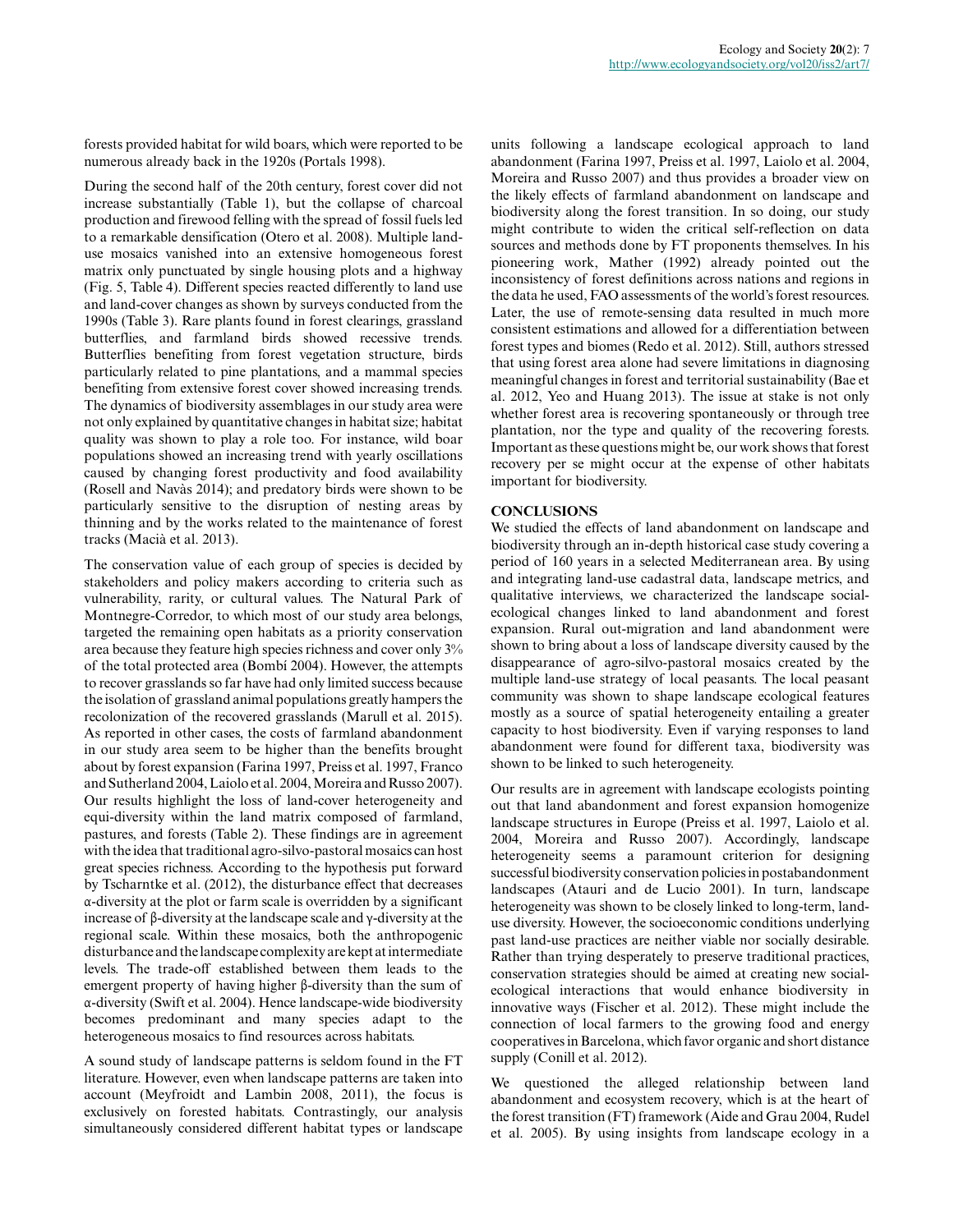historically informed manner, we showed that land abandonment might actually be related to ecosystem degradation. Therefore, our work suggests a remarkable trade-off of forest expansion for biodiversity at local and regional scales that seems worth investigating further. We indicated that the assumed restorative character of the FT is partly based on the underestimation of the ecological importance of nonforest habitats, such as rain-fed farmland, vineyards, and pastureland. Forest expansion itself can occur at the expense of the biodiversity assemblages of such habitats. Thus, we question FT's inherent policy implication, i.e., the withdrawal of productive activities of rural settlers to promote forest and ecosystem recovery (Aide and Grau 2004). On the contrary, as our work suggests, biodiversity conservation in Mediterranean transition forests depends on finding viable ways of reversing the negative effects of rural land abandonment. In spite of our criticism, the FT has proven to be a useful framework to understand the demographic, socioeconomic, and land-use changes occurring in our study area in the context of broader geographic economic processes (Rudel et al. 2005, Lambin and Meyfroidt 2010).

We illustrated both the strengths and challenges of using historical approaches to study the effects of land abandonment on biodiversity. Our historical approach illuminated the complex social-ecological interactions shaping landscape ecological features throughout centuries. This valuable information, however, came at a cost. The information that was integrated, land-use cadastral data, qualitative interviews, and bioindicator species, had mismatching temporal scopes. This meant that we could not know how all parameters changed over the entire study period and to what extent they changed in an interrelated way, especially land uses and bioindicator species populations. This challenge was addressed by discussing the results in a historical narrative in which qualitative and quantitative data of different temporal scopes were integrated into a coherent and meaningful account (Cronon 1992).

Last but not least, we clarified the authors' preanalytical vision. Preanalytical visions play a crucial role in how authors report the effects of land abandonment on biodiversity (Queiroz et al. 2014). However, they are seldom made explicit. Our preanalytical focus on open habitats and landscape heterogeneity might somehow have influenced the study design and our overall negative interpretation of land abandonment. The explicit communication of those things that are usually taken for granted facilitates the dialogue between epistemic communities and thus enhances progress in interdisciplinary research (Nielsen and D'haen 2014).

*Responses to this article can be read online at:* [http://www.ecologyandsociety.org/issues/responses.](http://www.ecologyandsociety.org/issues/responses.php/7378) [php/7378](http://www.ecologyandsociety.org/issues/responses.php/7378)

#### **Acknowledgments:**

*The authors thank Anna Badia for initial help with the cadastral map of 1954 and Daniel Rangil for the information on traditional land-management practices. Jonas Ø. Nielsen provided helpful comments to an earlier draft of the paper. Comments from four anonymous reviewers are greatly appreciated. Feedback from the*

*IRI-THESys Colloquium of the 23rd May 2014, where this paper was presented, was also very useful. The work was supported by the research project HAR2012-38920-C02-02, Sustainable farm systems and transitions in agricultural metabolism: social inequality and institutional changes in Spain 1750-2010, funded by the Spanish Ministry of Economy and Competitiveness, and the international Partnership Grant SSHRC- 895-2011-1020, Sustainable farm systems: long-term socio-ecological metabolism in western agriculture, funded by the Social Sciences and Humanities Research Council of Canada. I.O. received a grant from the Ministry of Innovation, Universities and Enterprise of the Catalan Government while conducting part of this research (Ref. 2005FI00505).*

# **LITERATURE CITED**

Aide, T. M., and H. R. Grau. 2004. Globalization, migration, and Latin American ecosystems. *Science* 305:1915-1916. [http://dx.](http://dx.doi.org/10.1126%2Fscience.1103179) [doi.org/10.1126/science.1103179](http://dx.doi.org/10.1126%2Fscience.1103179)

Anton, M., S. Herrando, and D. Garcia. 2013. El Seguiment d'Ocells Comuns a Catalunya 2013. Programa de seguiment de l'avifauna al Parc de Montnegre-Corredor. Catalan Institute of Ornithology, Barcelona, Spain.

Atauri, J. A., and J. V. de Lucio. 2001. The role of landscape structure in species richness distribution of birds, amphibians, reptiles and lepidopterans in Mediterranean landscapes. *Landscape Ecology* 16:147-159. [http://dx.doi.org/10.1023/](http://dx.doi.org/10.1023%2FA%3A1011115921050) [A:1011115921050](http://dx.doi.org/10.1023%2FA%3A1011115921050) 

Badia-Miró, M., and E. Tello. 2014. Vine-growing in Catalonia: the main agricultural change underlying the earliest industrialization in Mediterranean Europe (1720-1939). *European Review of Economic History* 18:203-226. [http://dx.doi.](http://dx.doi.org/10.1093%2Fereh%2Fheu006) [org/10.1093/ereh/heu006](http://dx.doi.org/10.1093%2Fereh%2Fheu006)

Bae, J. S., R. W. Joo, and Y.-S. Kim. 2012. Forest transition in South Korea: reality, path and drivers. *Land Use Policy* 29:198-207. [http://dx.doi.org/10.1016/j.landusepol.2011.06.007](http://dx.doi.org/10.1016%2Fj.landusepol.2011.06.007) 

Başnou, C., E. Álvarez, G. Bagaria, M. Guardiola, R. Isern, P. Vicente, and J. Pino. 2013. Spatial patterns of land use changes across a Mediterranean metropolitan landscape: implications for biodiversity management. *Environmental Management* 52:971-980. [http://dx.doi.org/10.1007/s00267-013-0150-5](http://dx.doi.org/10.1007%2Fs00267-013-0150-5)

Benton, T. G., J. A. Vickery, and J. D. Wilson. 2003. Farmland biodiversity: is habitat heterogeneity the key? *Trends in Ecology and Evolution* 18:182-188. [http://dx.doi.org/10.1016/S0169-5347](http://dx.doi.org/10.1016%2FS0169-5347%2803%2900011-9) [\(03\)00011-9](http://dx.doi.org/10.1016%2FS0169-5347%2803%2900011-9) 

Bernard, H. R. 2006. Research methods in anthropology. Qualitative and quantitative approaches. Altamira, Oxford, UK.

Bignal, E. M., and D. I. McCracken. 1996. Low-intensity farming systems in the conservation of the countryside. *Journal of Applied Ecology* 33:413-424. [http://dx.doi.org/10.2307/2404973](http://dx.doi.org/10.2307%2F2404973)

Boada, M., 1984. Flora, fauna i plantes remeieres del Baix Montseny-Montnegre. Centre d'Estudis i Documentació del Baix Montseny, Sant Celoni, Barcelona, Spain.

Bombí, A. 2004. El pla de seguiment del Montnegre i el Corredor: estat actual i línies d'actuació prioritàries. Pages 15-18 *in* M.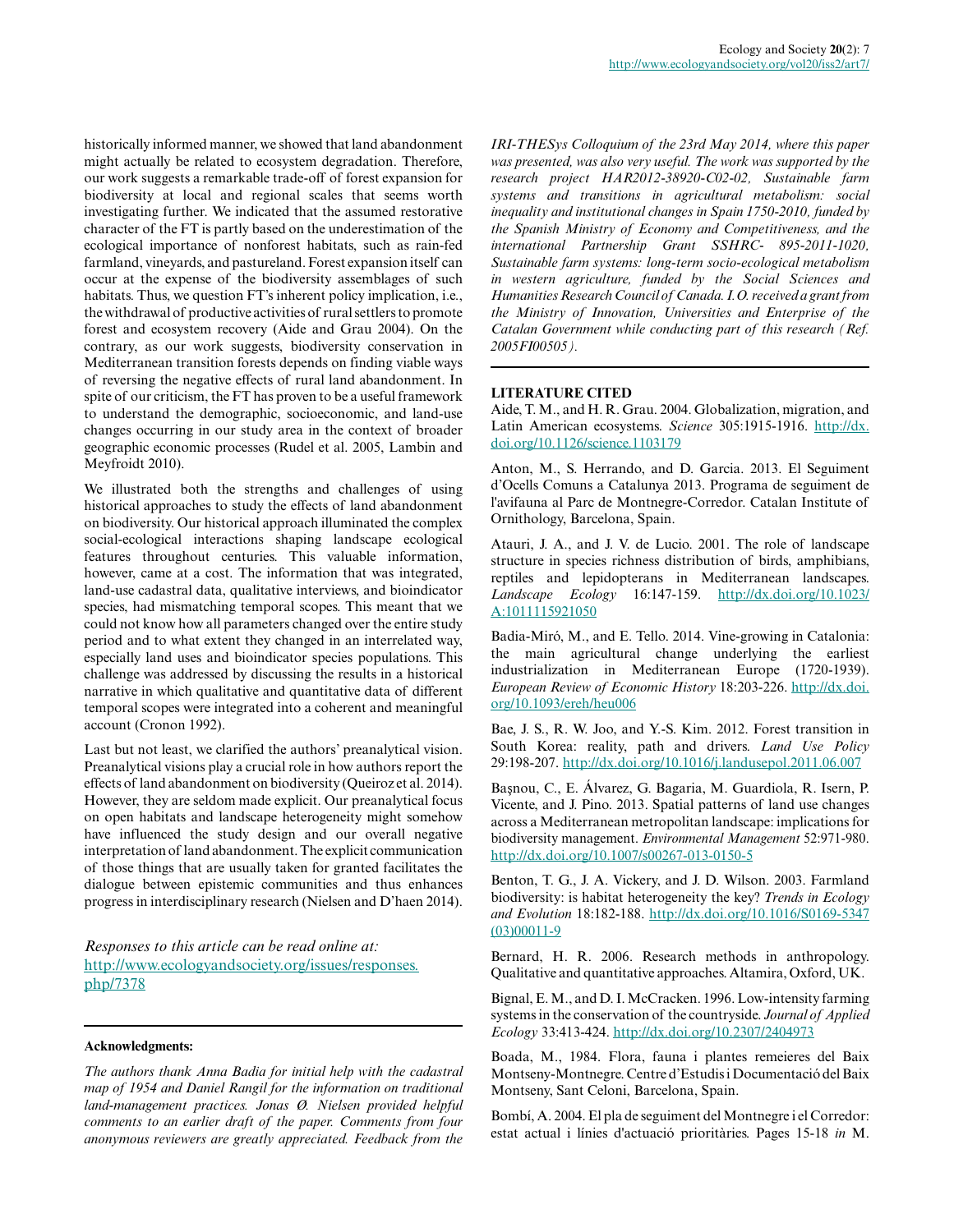Miralles, S. Santiago, J. Hernàndez, and J. Melero, editors. *IV Trobada d'Estudiosos del Montnegre i el Corredor*. Diputació de Barcelona, Barcelona, Spain.

Conill, J., A. Cárdenas, M. Castells, S. Hlebik, and L. Servon. 2012. *Otra vida es posible: prácticas económicas alternativas durante la crisis*. Ediciones UOC, Barcelona, Spain.

Cronon, W. 1992. A place for stories: nature, history, and narrative. *Journal of American History* 78:1347-1376. [http://dx.](http://dx.doi.org/10.2307%2F2079346) [doi.org/10.2307/2079346](http://dx.doi.org/10.2307%2F2079346) 

Farina, A. 1997. Landscape structure and breeding bird distribution in a sub-Mediterranean agro-ecosystem. *Landscape Ecology* 12:365-378. [http://dx.doi.org/10.1023/A:1007934518160](http://dx.doi.org/10.1023%2FA%3A1007934518160) 

Farina, A., A. R. Johnson, S. J. Turner, and A. Belgrano. 2003. 'Full' world versus 'empty' world paradigm at the time of globalisation. *Ecological Economics* 45:11-18. [http://dx.doi.](http://dx.doi.org/10.1016%2FS0921-8009%2802%2900255-0) [org/10.1016/S0921-8009\(02\)00255-0](http://dx.doi.org/10.1016%2FS0921-8009%2802%2900255-0)

Fischer, J., T. Hartel, and T. Kuemmerle. 2012. Conservation policy in traditional farming landscapes. *Conservation Letters* 5:167-175. [http://dx.doi.org/10.1111/j.1755-263X.2012.00227.x](http://dx.doi.org/10.1111%2Fj.1755-263X.2012.00227.x) 

Franco, A. M. A., and W. J. Sutherland. 2004. Modelling the foraging habitat selection of lesser kestrels: conservation implications of European agricultural policies. *Biological Conservation* 120:63-74. [http://dx.doi.org/10.1016/j.biocon.2004.01.026](http://dx.doi.org/10.1016%2Fj.biocon.2004.01.026)

Grau, H. R., and T. M. Aide. 2008. Globalization and land-use transitions in Latin America. *Ecology and Society* 13(2): 16. [online] URL: [http://www.ecologyandsociety.org/vol13/iss2/](http://www.ecologyandsociety.org/vol13/iss2/art16/) [art16/](http://www.ecologyandsociety.org/vol13/iss2/art16/)

Gutiérrez, C., 2001. Fitxes tècniques del catàleg de flora vascular d'interès conservacionista. Tàxons prioritaris i tàxons d'especial interès. Montnegre-Corredor Park, Vallgorguina, Spain.

Gutiérrez, C. 2004. Aplicació del pla de conservació de la flora vascular al Parc del Montnegre i el Corredor. Pages 61-65 *in* M. Miralles, S. Santiago, J. Hernàndez, and J. Melero, editors. *IV Trobada d'Estudiosos del Montnegre i el Corredor*. Diputació de Barcelona, Barcelona, Spain.

Hole, D. G., A. J. Perkins, J. D. Wilson, I. H. Alexander, P. V. Grice, and A. D. Evans. 2005. Does organic farming benefit biodiversity? *Biological Conservation* 122:113-130. [http://dx.doi.](http://dx.doi.org/10.1016%2Fj.biocon.2004.07.018) [org/10.1016/j.biocon.2004.07.018](http://dx.doi.org/10.1016%2Fj.biocon.2004.07.018)

International Union for Conservation of Nature (IUCN). 2014. The IUCN red list of threatened species. International Union for Conservation of Nature, Cambridge, UK. [online] URL: [http://](http://www.iucnredlist.org) [www.iucnredlist.org](http://www.iucnredlist.org) 

Jaeger, J. A. G. 2000. Landscape division, splitting index, and effective mesh size: new measures of landscape fragmentation. *Landscape Ecology* 15:115-130. [http://dx.doi.org/10.1023/](http://dx.doi.org/10.1023%2FA%3A1008129329289) [A:1008129329289](http://dx.doi.org/10.1023%2FA%3A1008129329289) 

Laiolo, P., F. Dondero, E. Ciliento, and A. Rolando. 2004. Consequences of pastoral abandonment for the structure and diversity of the alpine avifauna. *Journal of Applied Ecology* 41:294-304. [http://dx.doi.org/10.1111/j.0021-8901.2004.00893.x](http://dx.doi.org/10.1111%2Fj.0021-8901.2004.00893.x)

Lambin, E. F., and P. Meyfroidt. 2010. Land use transitions: socio-ecological feedback versus socio-economic change. *Land Use Policy* 27:108-118. [http://dx.doi.org/10.1016/j.landusepol.2009.09.003](http://dx.doi.org/10.1016%2Fj.landusepol.2009.09.003)

Macià, F. X., J. Grajera, and X. Larruy. 2013. Bioindicadors de la gestió i l'ús social als parcs del Montnegre i el Corredor, de la Serralada Litoral i de la Serralada de Marina. L'astor, l'àguila marcenca, l'aligot vesper i el duc. Montnegre-Corredor Park, Vallgorguina, Barcelona, Spain. Marull, J., I. Otero, C. Stefanescu, E. Tello, M. Miralles, F. Coll, M. Pons, and G. L. Diana. 2015. Exploring the links between forest transition and landscape changes in the Mediterranean. Does forest recovery really lead to better landscape quality? *Agroforestry Systems*, *in press*.

Marull, J., E. Tello, P. T. Wilcox, F. Coll, M. Pons, P. Warde, N. Valldeperas, and A. Ollés. 2014. Recovering the land-use history behind a Mediterranean edge environment (the Congost Valley, Catalonia, 1854-2005): the importance of agroforestry systems in biological conservation. *Applied Geography* 54:1-17. [http://dx.](http://dx.doi.org/10.1016/j.apgeog.2014.06.030) [doi.org/10.1016/j.apgeog.2014.06.030](http://dx.doi.org/10.1016/j.apgeog.2014.06.030) 

Mather, A. S. 1992. The forest transition. *Area* 24:367-379.

Meyfroidt, P., and E. F. Lambin. 2011. Global forest transition: prospects for an end to deforestation. *Annual Review of Environment and Resource* 36:343-371. [http://dx.doi.org/10.1146/](http://dx.doi.org/10.1146%2Fannurev-environ-090710-143732) [annurev-environ-090710-143732](http://dx.doi.org/10.1146%2Fannurev-environ-090710-143732)

Meyfroidt, P., and E. F. Lambin. 2008. Forest transition in Vietnam and its environmental impacts. *Global Change Biology* 14:1319-1336. [http://dx.doi.org/10.1111/j.1365-2486.2008.01575.](http://dx.doi.org/10.1111%2Fj.1365-2486.2008.01575.x) [x](http://dx.doi.org/10.1111%2Fj.1365-2486.2008.01575.x) 

Miralles, M., and C. Stefanescu. 2004. Les papallones diürnes del Montnegre. Deu anys de seguiment amb la metodologia del BMS. Pages 105-112 *in* M. Miralles, S. Santiago, J. Hernàndez, and J. Melero, editors. *IV Trobada d'Estudiosos del Montnegre i el Corredor*. Diputació de Barcelona, Barcelona, Spain.

Montserrat, P. 1989, c1955-1964. Flora de la cordillera litoral catalana (porción comprendida entre los ríos Besós y Tordera). Caixa d'Estalvis Laietana, Mataró, Spain.

Moreira, F., and D. Russo. 2007. Modelling the impact of agricultural abandonment and wildfires on vertebrate diversity in Mediterranean Europe. *Landscape Ecology* 22:1461-1476. [http://](http://dx.doi.org/10.1007%2Fs10980-007-9125-3) [dx.doi.org/10.1007/s10980-007-9125-3](http://dx.doi.org/10.1007%2Fs10980-007-9125-3) 

Moser, B., J. A. G. Jaeger, U. Tappeiner, E. Tasser, and B. Eiselt. 2007. Modification of the effective mesh size for measuring landscape fragmentation to solve the boundary problem. *Landscape Ecology* 22:447-459. [http://dx.doi.org/10.1007/](http://dx.doi.org/10.1007%2Fs10980-006-9023-0) [s10980-006-9023-0](http://dx.doi.org/10.1007%2Fs10980-006-9023-0) 

Nadal, F., L. Urteaga, and J. I. Muro. 2005. La documentación cartográfica de la contribución de inmuebles, cultivo y ganadería: el caso de la provincia de Barcelona (1845-1895). *Boletín de la Asociación de Geógrafos Españoles* 40:83-109.

Navarro, L. M., and H. M. Pereira. 2012. Rewilding abandoned landscapes in Europe. *Ecosystems* 15:900-912. [http://dx.doi.](http://dx.doi.org/10.1007%2Fs10021-012-9558-7) [org/10.1007/s10021-012-9558-7](http://dx.doi.org/10.1007%2Fs10021-012-9558-7)

Nielsen, J. Ø., and S. A. L. D'haen. 2014. Asking about climate change: reflections on methodology in qualitative climate change research published in Global Environmental Change since 2000. *Global Environmental Change* 24:402-409. [http://dx.doi.](http://dx.doi.org/10.1016%2Fj.gloenvcha.2013.10.006) [org/10.1016/j.gloenvcha.2013.10.006](http://dx.doi.org/10.1016%2Fj.gloenvcha.2013.10.006)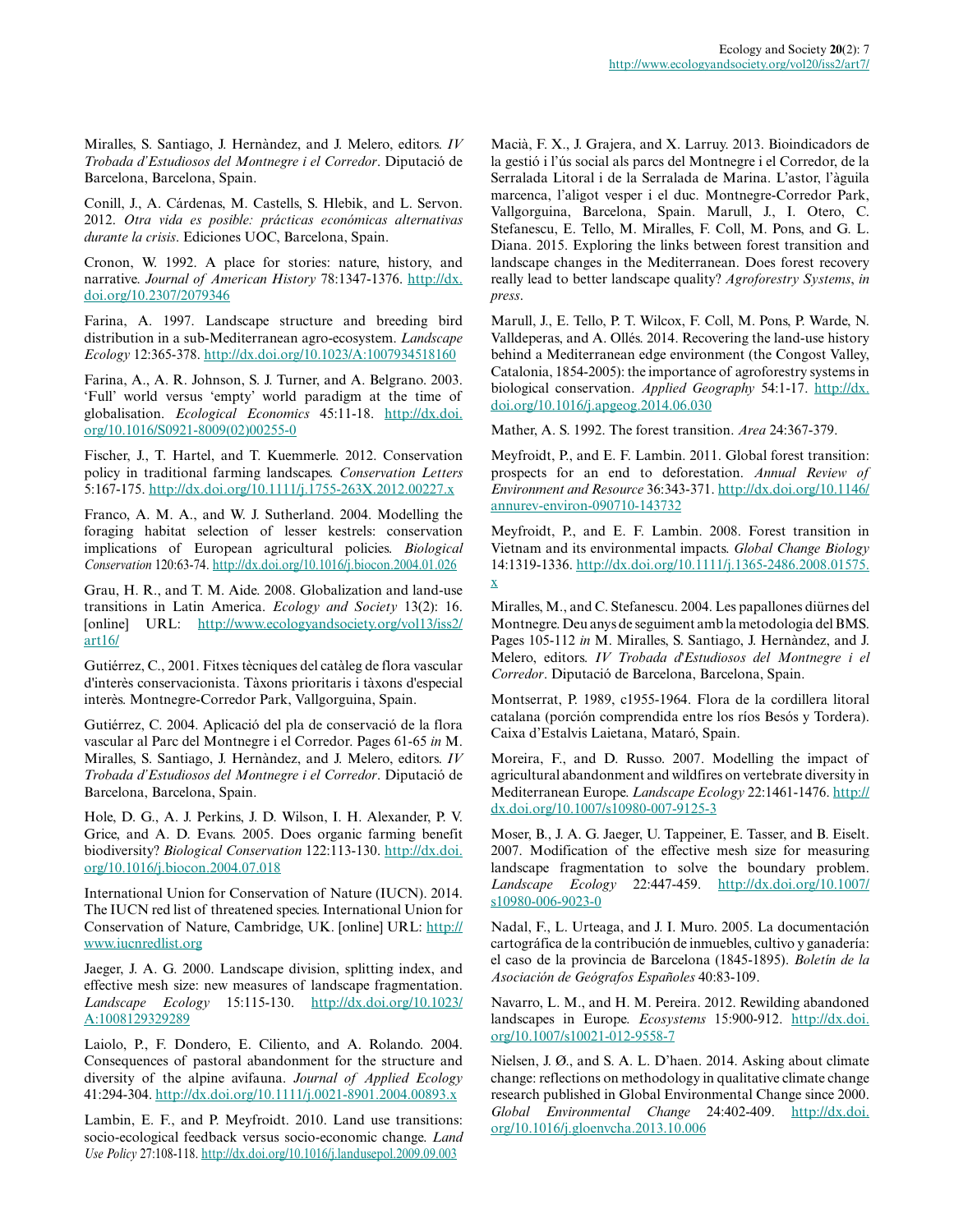Otero, I. 2010. The rural-urban socioecological transformation of Mediterranean mountain areas under global change. Local studies in Olzinelles and Matadepera (Barcelona Metropolitan Region). Dissertation. Universitat Autònoma de Barcelona, Barcelona, Spain.

Otero, I., and M. Boada. 2012. El patrimoni socioecològic de la pagesia. L'exemple d'Olzinelles, al massís del Montnegre (Serralada Litoral). Publicacions de l'Abadia de Montserrat, Barcelona, Spain.

Otero, I., M. Boada, A. Badia, and S. Piqueras. 2008. El canvi global a la conca de la Tordera. Pages 95-129 *in* M. Boada, S. Mayo, and R. Maneja, editors. *Els sistemes socioecològics de la conca de la Tordera*. Institució Catalana d'Història Natural, Barcelona, Spain.

Otero, I., M. Boada, A. Badia, E. Pla, J. Vayreda, S. Sabaté, C. A. Gracia, and J. Peñuelas. 2011. Loss of water availability and stream biodiversity under land abandonment and climate change in a Mediterranean catchment (Olzinelles, NE Spain). *Land Use Policy* 28:207-218. [http://dx.doi.org/10.1016/j.landusepol.2010.06.002](http://dx.doi.org/10.1016%2Fj.landusepol.2010.06.002) 

Otero, I., M. Boada, J. D. Tàbara. 2013. Social-ecological heritage and the conservation of Mediterranean landscapes under global change. A case study in Olzinelles (Catalonia). *Land Use Policy* 30:25-37. [http://dx.doi.org/10.1016/j.landusepol.2012.02.005](http://dx.doi.org/10.1016%2Fj.landusepol.2012.02.005) 

Pagès, J., C. Gutiérrez, and J. Mora. 2005. Avis savis: en pepito de can pau foguera. *La Vall* 282:9-15.

Parcerisas, L., J. Marull, J. Pino, E. Tello, F. Coll, and C. Basnou. 2012. Land use changes, landscape ecology and their socioeconomic driving forces in the Spanish Mediterranean coast (El Maresme County, 1850-2005). *Environmental Science and Policy* 23:123-32. [http://dx.doi.org/10.1016/j.envsci.2012.08.002](http://dx.doi.org/10.1016%2Fj.envsci.2012.08.002)

Piqueras, S., 2009. Manifestacions del canvi global. Anàlisi socioecològica dels canvis en els usos i les cobertes del sòl a la vall de Sant Martí de Montnegre-Vilardell (1853-2007). Thesis. Universitat Autònoma de Barcelona, Barcelona, Spain.

Portals, J. 1998. *El Montnegre, una història de mil anys*. Els llibres del Set-ciències, Arenys de Mar, Barcelona, Spain.

Preiss, E., J.-L. Martin, and M. Debussche. 1997. Rural depopulation and recent landscape changes in a Mediterranean region: consequences to the breeding avifauna. *Landscape Ecology* 12:51-61. [http://dx.doi.org/10.1007/BF02698207](http://dx.doi.org/10.1007%2FBF02698207) 

Queiroz, C., R. Beilin, C. Folke, and R. Lindborg. 2014. Farmland abandonment: threat or opportunity for biodiversity conservation? A global review. *Frontiers in Ecology and the Environment* 12:288-296. [http://dx.doi.org/10.1890/120348](http://dx.doi.org/10.1890%2F120348) 

Redo, D. J., H. R. Grau, T. M. Aide, M. L. Clark. 2012. Asymmetric forest transition driven by the interaction of socioeconomic development and environmental heterogeneity in Central America. *Proceedings of the Natural Academy of Sciences* 109:8839-8844. [http://dx.doi.org/10.1073/pnas.1201664109](http://dx.doi.org/10.1073%2Fpnas.1201664109) 

Ribas, J., and X. Pons. 2001. Estudi de la distribució i abundància dels poblaments avifaunístics del Montnegre i el Corredor. Pages 35-43 *in III Trobada d'estudiosos del Montnegre i el Corredor*. Diputació de Barcelona, Barcelona, Spain.

Rosell, C. 1998. *Biologia i ecologia del senglar (*Sus scrofa *L., 1758) a dues poblacions del nordest ibèric. Aplicació a la gestió*. Dissertation. Universitat de Barcelona, Barcelona, Spain.

Rosell, C., and F. Navàs. 2014. Programa de seguiment de les poblacions de senglar a Catalunya. Montnegre i el Corredor Temporada 2013/2014. Informe per a les colles participants. Montnegre-Corredor Park, Vallgorguina, Barcelona, Spain.

Rudel, T. K., O. T. Coomes, E. Moran, F. Achard, A. Angelsen, J. Xu, and E. Lambin. 2005. Forest transitions: towards a global understanding of land use change. *Global Environmental Change* 15:23-31. [http://dx.doi.org/10.1016/j.gloenvcha.2004.11.001](http://dx.doi.org/10.1016%2Fj.gloenvcha.2004.11.001)

Sáez, L., and I. Soriano. 2000. Catàleg de plantes vasculars endèmiques, rares o amenaçades de Catalunya. II. Tàxons no endèmics en situació de risc. *Butlletí de la Institució Catalana d'Història Natural* 68:35-50.

Swift, M. J., A.-M. N. Izac, and M. van Noordwijk. 2004. Biodiversity and ecosystems services in agricultural landscapes are we asking the right questions? *Agriculture, Ecosystems and Environment* 104:113-134. [http://dx.doi.org/10.1016/j.agee.2004.01.013](http://dx.doi.org/10.1016%2Fj.agee.2004.01.013) 

Tscharntke, T., J. M. Tylianakis, T. A. Rand, R. K. Didham, L. Fahring, P. Batáry, J. Bengtsson, Y. Clough, T. O. Crist, C. F. Dormann, R. M. Ewers, J. Fründ, R. D. Holt, A. Holzschuh, A. M. Klein, D. Kleijn, C. Kremen, D. A. Landis, W. Laurance, D. Lindenmayer, C. Scherber, N. Sodhi, I. Steffan-Dewenter, C. Thies, W. H. van der Putten, and C. Westphal. 2012. Landscape moderation of biodiversity patterns and processes - eight hypotheses. *Biological Reviews* 87:661-685. [http://dx.doi.](http://dx.doi.org/10.1111%2Fj.1469-185X.2011.00216.x) [org/10.1111/j.1469-185X.2011.00216.x](http://dx.doi.org/10.1111%2Fj.1469-185X.2011.00216.x) 

Urteaga, L., and F. Nadal. 2013. Los aprovechamientos forestales en las sierras del Corredor y el Montnegre a mediados del siglo XIX. *Boletín de la Asociación de Geógrafos Españoles* 62:237-263.

Walker, R. 2012. The scale of forest transition: Amazonia and the Atlantic forests of Brazil. *Applied Geography* 32:12-20. [http://dx.](http://dx.doi.org/10.1016%2Fj.apgeog.2010.10.010) [doi.org/10.1016/j.apgeog.2010.10.010](http://dx.doi.org/10.1016%2Fj.apgeog.2010.10.010) 

Yeo, I.-Y., and C. Huang. 2013. Revisiting the forest transition theory with historical records and geospatial data: a case study from Mississippi (USA). *Land Use Policy* 32:1-13. [http://dx.doi.](http://dx.doi.org/10.1016%2Fj.landusepol.2012.09.017) [org/10.1016/j.landusepol.2012.09.017](http://dx.doi.org/10.1016%2Fj.landusepol.2012.09.017) 

Yin, R. K., 2003. *Case study research: design and methods*. Sage, Thousand Oaks, California, USA.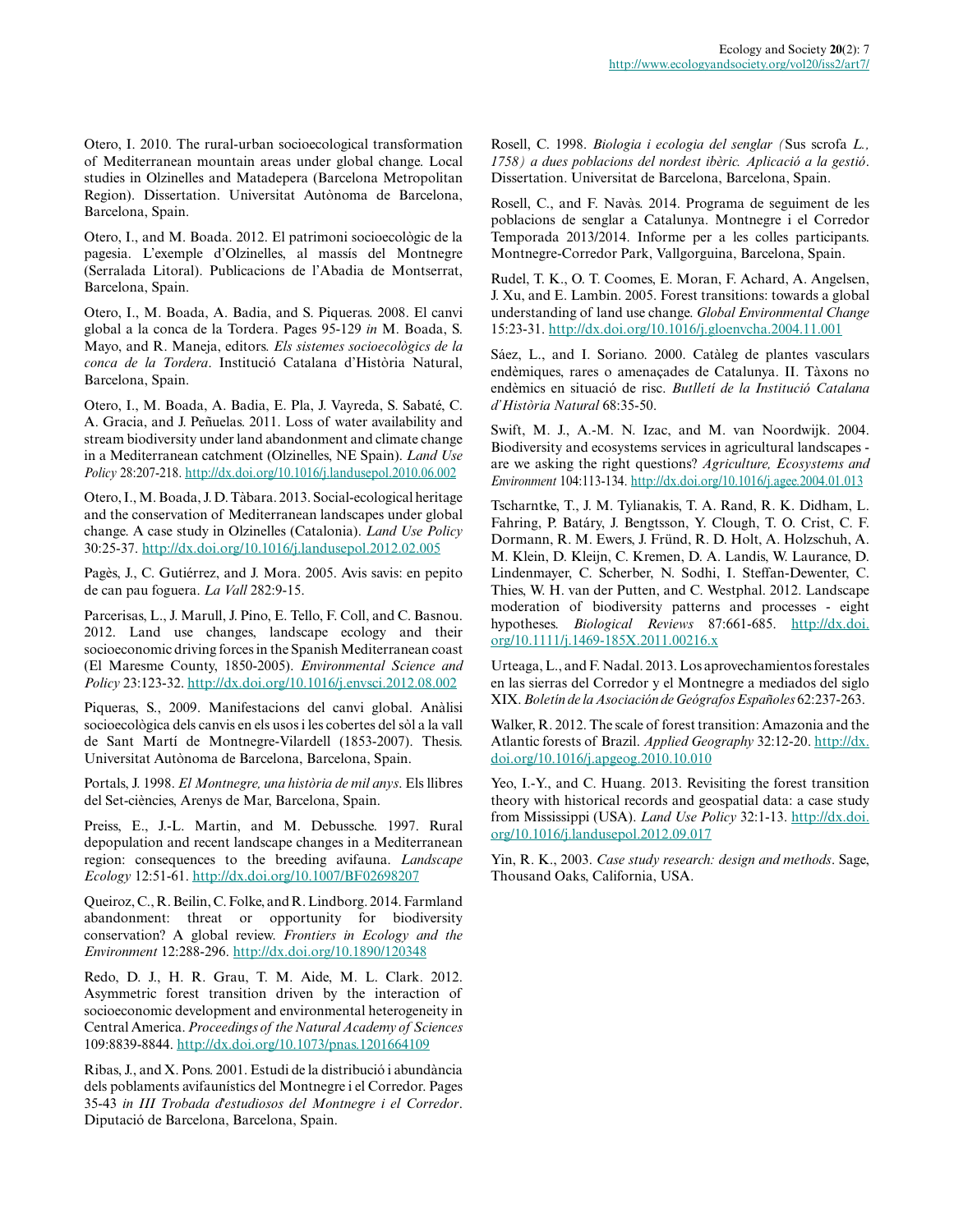Appendix 1. Land uses, management practices, and related habitats and species in farmland and pastureland (ca. 1900-1950). Source: land uses and management practices from interviews (see methods); habitats and species from Montserrat ([1955-1964] 1989), Boada (1984), Otero (2010), Otero et al. (2011) and interviewees #3, 5, 10. Management practices of stabled livestock are excluded (see Otero et al. 2013 for a complete account).

| Land cover  | Land uses and management practices                     | Habitats                   | Species                                                                            |
|-------------|--------------------------------------------------------|----------------------------|------------------------------------------------------------------------------------|
| Irrigated   | Cultivating vegetables for self-supply and Permanent   |                            | Ponds were breeding sites for amphibians: Parsley Frog                             |
| farmland    | livestock.                                             | water bodies               | (Pelodytes punctatus), Fire Salamander (Salamandra                                 |
|             | Collecting and storing water for irrigation            |                            | salamandra), and Marbled Newt (Triturus marmoratus).                               |
|             | in weirs, ditches, pools, and ponds.                   |                            | - Weirs helped maintain fish populations in ephemeral                              |
|             |                                                        |                            | streams: Mediterranean barbel (Barbus meridionalis), chub                          |
|             |                                                        |                            | (Squalius cephalus), and European eel (Anguilla anguilla).                         |
| Rain-fed    | Terracing slopes.                                      |                            | Stone walls and Refuges and feeding areas for reptile species, e.g. Ocellated      |
| farmland    | Preserving terraces by means of stone                  | edges                      | Lizard (Timon lepidus).                                                            |
|             | walls.                                                 |                            |                                                                                    |
|             | Planting trees, shrubs, fruit trees, and               |                            |                                                                                    |
|             | vines in field edges.                                  |                            |                                                                                    |
|             | Cultivating wheat for bread self-supply:               | Cereal fields              | Foraging sites for granivore birds such as Crested Lark                            |
|             | ploughing, sowing, hoeing, and harvesting.             |                            | (Galerida cristata), Skylark (Alauda arvensis), and Corn                           |
|             | Cultivating oats, barley, lucerne, maize,              |                            | Bunting (Miliaria calandra).                                                       |
|             | and sorghum for livestock.                             |                            | - Nesting ground for some bird species (e.g. Red-legged                            |
|             | Soil fertility maintained through animal               |                            | Partridge, Alectoris rufa).                                                        |
|             | manure, crop rotation, and green manure.               | Short grasses              | Spontaneous grasses in field margins: Brachypodium                                 |
|             |                                                        |                            | ramosum; B. distachyum; B. phoenicoides; Dactylis                                  |
|             |                                                        |                            | glomerata ssp. hispanica; Poa annua.                                               |
|             | Cultivating olive trees for oil self-supply            | Olive groves               |                                                                                    |
|             | and trading.                                           |                            |                                                                                    |
|             | Cultivating fruit trees for self-supply as             | Orchards                   | Trunks of fruit trees provided nests for some bird species,                        |
|             | secondary crops.                                       |                            | e.g. the Eurasian wryneck (Jynx torquilla) nested in split                         |
|             |                                                        |                            | trunks of fig trees.                                                               |
| Vineyard    | Cultivating vine for wine self-supply and Slopes with  |                            | - Reptiles species like Psammodromus jeanneae, Ladder                              |
|             | trading.                                               |                            | sparse vines and Snake (Rhinechis scalaris), Montpellier Snake (Malpolon           |
|             | - Pruning, fertilizing, ploughing, grafting            |                            | low plant cover, <i>monspessulanus</i> ), Southern Smooth Snake (Coronella         |
|             | vines, hoeing, fumigating with sulfur and              |                            | including some <i>girondica</i> ), and Ocellated Lizard (Timon lepidus) were found |
|             | copper sulfate, harvesting.                            | shrubs and                 | in vineyards. Some benefited from low plant cover to                               |
|             | Cultivation on steep slopes without                    | grasses                    | sunbathe or used stone walls to hide.                                              |
|             | terracing.                                             |                            | Some bird species like the Red-legged Partridge (Alectoris                         |
|             | Controlling soil erosion by zigzag                     |                            | rufa) fed on spontaneous grasses germinating between                               |
|             | drainage ditches.                                      |                            | hoeing works.                                                                      |
|             | Cultivating medicinal and aromatic                     |                            |                                                                                    |
|             | plants, fruit trees, and fodders as secondary          |                            |                                                                                    |
|             | crops.                                                 |                            |                                                                                    |
|             | Conserving soil fertility: animal manure               |                            |                                                                                    |
|             | and green manure.                                      |                            |                                                                                    |
| Pastureland | - Fattening pigs for trading: herds of 100 to Meadows, |                            | Wet meadows included grasses such as Festuca                                       |
|             | 200 heads grazing acorns and roots in                  | pastures and               | arundinacea. F. rubra formed pastures together with                                |
|             | Holm Oak and Cork Oak forests and on                   | scrublands                 | Bromus erectus or Dactylis glomerata ssp. glomerata. Drier                         |
|             | wastelands.                                            |                            | pastures included herbs such as Hyparrhenia hirta and H.                           |
|             | - Raising sheep and goats for trading:                 |                            | pubescens.                                                                         |
|             | flocks of 200 to 400 heads grazing herbs,              | Holm and Cork See table 9. |                                                                                    |
|             | stems, shrubs, shoots, lower branches of               | Oak forests                |                                                                                    |
|             | trees and acorns in Holm Oak and Cork                  | with low to                |                                                                                    |
|             | Oak forests, wastelands, meadows, and                  | medium canopy              |                                                                                    |
|             | stubble fields.                                        | cover                      |                                                                                    |